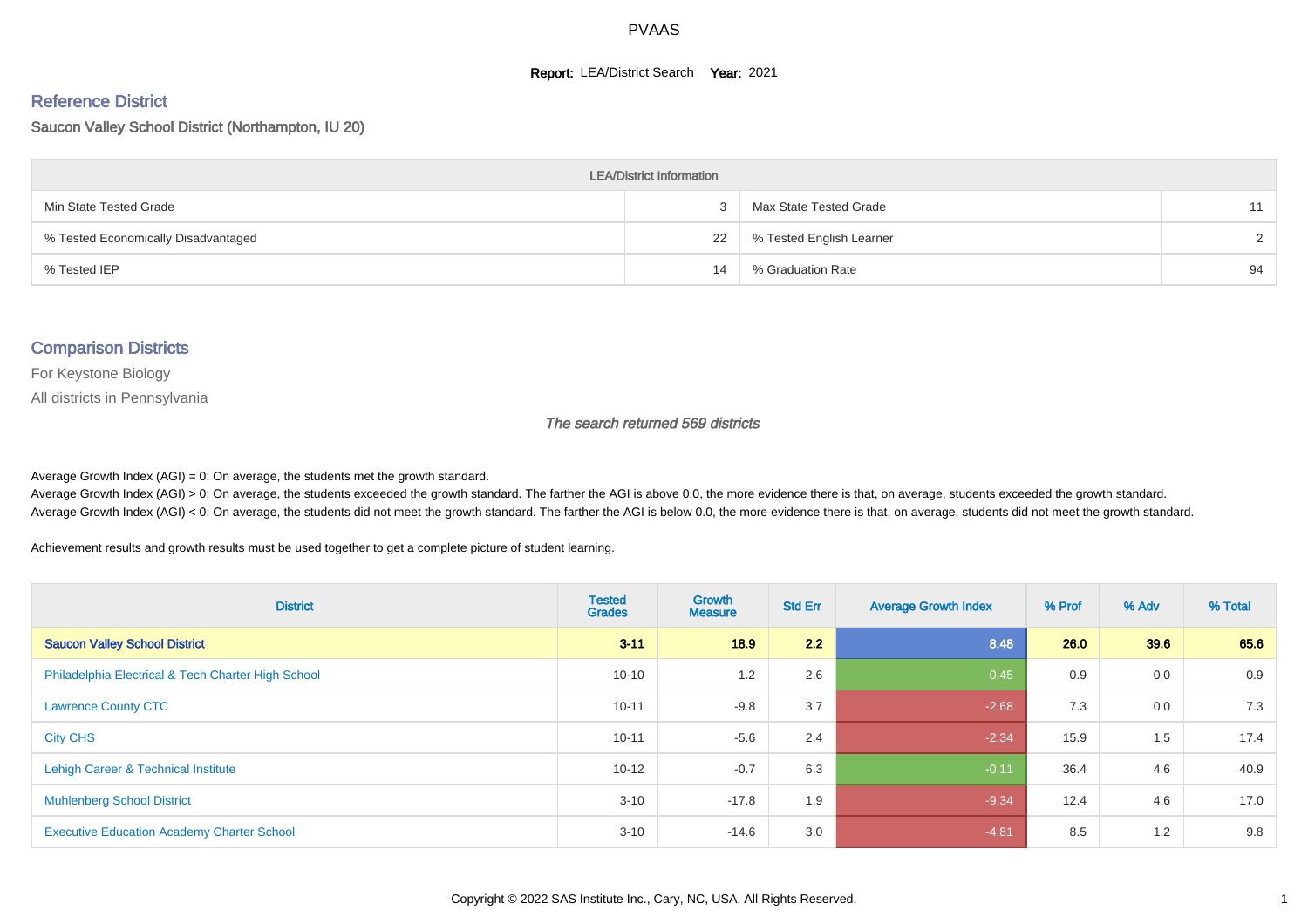| <b>District</b>                               | <b>Tested</b><br><b>Grades</b> | <b>Growth</b><br><b>Measure</b> | <b>Std Err</b> | <b>Average Growth Index</b> | % Prof | % Adv   | % Total |
|-----------------------------------------------|--------------------------------|---------------------------------|----------------|-----------------------------|--------|---------|---------|
| <b>Saucon Valley School District</b>          | $3 - 11$                       | 18.9                            | 2.2            | 8.48                        | 26.0   | 39.6    | 65.6    |
| <b>Chartiers-Houston School District</b>      | $3 - 10$                       | $-16.5$                         | 3.5            | $-4.79$                     | 26.3   | $6.6\,$ | 32.9    |
| <b>Neshannock Township School District</b>    | $3 - 10$                       | $-12.5$                         | 2.7            | $-4.73$                     | 29.0   | 13.0    | 42.0    |
| <b>Mid Valley School District</b>             | $3 - 10$                       | $-11.1$                         | 2.7            | $-4.07$                     | 28.3   | 8.1     | 36.4    |
| <b>Shikellamy School District</b>             | $3 - 10$                       | $-8.3$                          | 2.4            | $-3.42$                     | 20.8   | 18.5    | 39.2    |
| Lackawanna Trail School District              | $3 - 10$                       | $-11.0$                         | 3.3            | $-3.35$                     | 13.1   | 18.0    | 31.2    |
| <b>Wissahickon School District</b>            | $3 - 10$                       | $-5.3$                          | 1.7            | $-3.14$                     | 27.5   | 29.0    | 56.6    |
| Jefferson-Morgan School District              | $3 - 10$                       | $-12.0$                         | 3.9            | $-3.09$                     | 28.6   | 6.1     | 34.7    |
| California Area School District               | $3 - 10$                       | $-13.7$                         | 4.5            | $-3.06$                     | 41.7   | 16.7    | 58.3    |
| <b>Avonworth School District</b>              | $3 - 10$                       | $-6.2$                          | 2.3            | $-2.68$                     | 35.9   | 14.1    | 50.0    |
| <b>Antietam School District</b>               | $3 - 10$                       | $-9.5$                          | 3.7            | $-2.57$                     | 20.9   | 1.5     | 22.4    |
| <b>Carmichaels Area School District</b>       | $3 - 10$                       | $-7.0$                          | 3.1            | $-2.30$                     | 17.8   | 9.6     | 27.4    |
| <b>Yough School District</b>                  | $3 - 10$                       | $-6.2$                          | 2.7            | $-2.27$                     | 28.9   | $8.8\,$ | 37.7    |
| <b>Wyoming Area School District</b>           | $3 - 10$                       | $-5.5$                          | 2.5            | $-2.21$                     | 32.0   | 9.6     | 41.6    |
| <b>West Middlesex Area School District</b>    | $3 - 10$                       | $-7.4$                          | 3.5            | $-2.11$                     | 32.0   | 9.6     | 41.6    |
| <b>Cambria Heights School District</b>        | $3 - 10$                       | $-6.2$                          | 2.9            | $-2.11$                     | 25.0   | 13.0    | 38.0    |
| <b>Sto-Rox School District</b>                | $3 - 10$                       | $-7.0$                          | 3.5            | $-1.99$                     | 3.2    | 0.0     | 3.2     |
| <b>Shanksville-Stonycreek School District</b> | $3 - 10$                       | $-8.6$                          | 5.5            | $-1.55$                     | 17.6   | 23.5    | 41.2    |
| <b>Troy Area School District</b>              | $3 - 10$                       | $-4.7$                          | 3.2            | $-1.46$                     | 22.8   | 16.5    | 39.2    |
| <b>Northeast Bradford School District</b>     | $3 - 10$                       | $-5.0$                          | 3.7            | $-1.35$                     | 30.6   | 4.8     | 35.5    |
| <b>Rose Tree Media School District</b>        | $3 - 10$                       | $-2.8$                          | 2.1            | $-1.33$                     | 35.2   | 29.6    | 64.8    |
| <b>Beaver Area School District</b>            | $3 - 10$                       | $-3.0$                          | 2.5            | $-1.16$                     | 25.8   | 27.8    | 53.6    |
| <b>Harmony Area School District</b>           | $3 - 10$                       | $-5.7$                          | 5.0            | $-1.13$                     | 33.3   | 0.0     | 33.3    |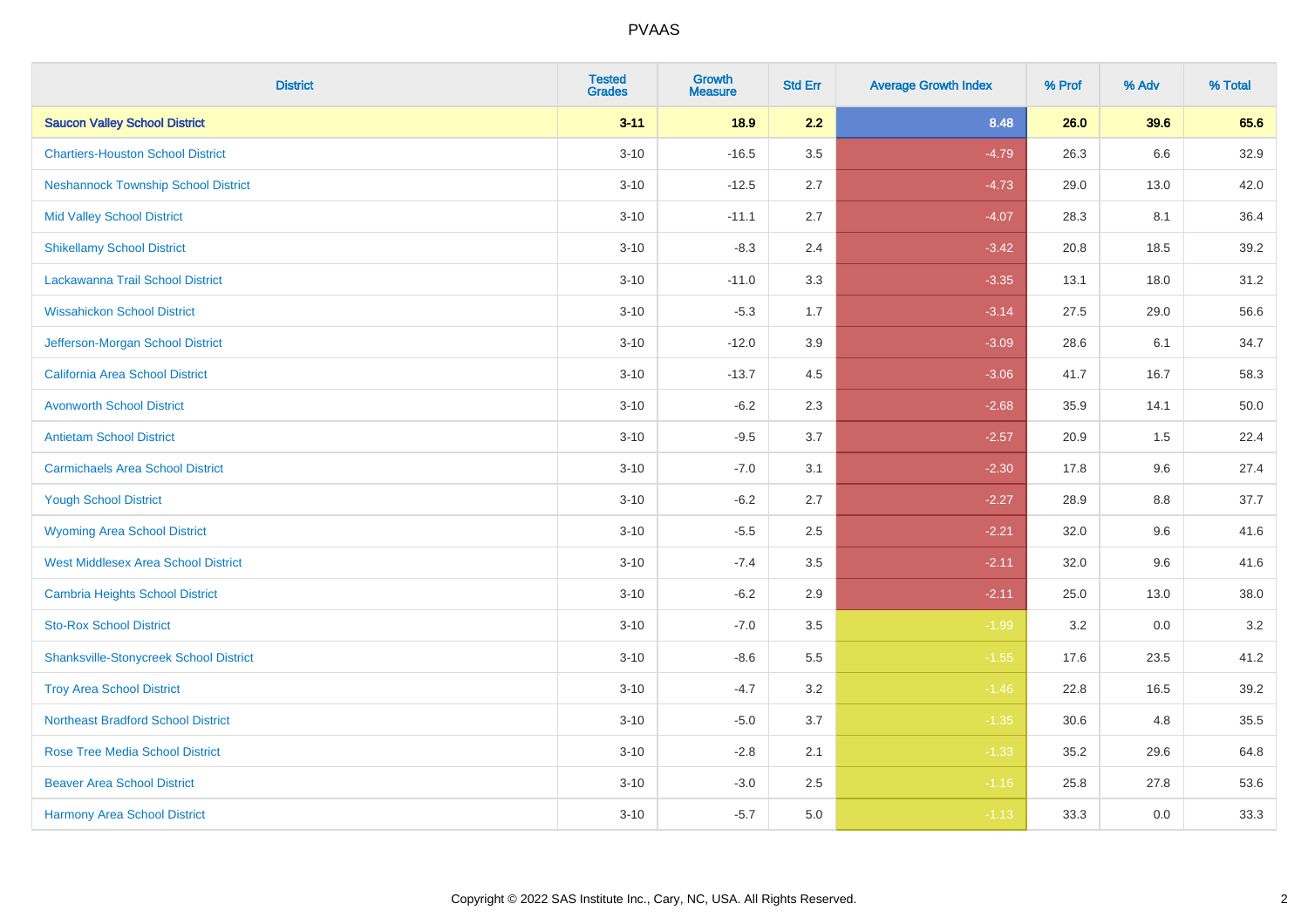| <b>District</b>                            | <b>Tested</b><br><b>Grades</b> | <b>Growth</b><br><b>Measure</b> | <b>Std Err</b> | <b>Average Growth Index</b> | % Prof | % Adv | % Total |
|--------------------------------------------|--------------------------------|---------------------------------|----------------|-----------------------------|--------|-------|---------|
| <b>Saucon Valley School District</b>       | $3 - 11$                       | 18.9                            | 2.2            | 8.48                        | 26.0   | 39.6  | 65.6    |
| <b>Moshannon Valley School District</b>    | $3 - 10$                       | $-5.1$                          | 4.6            | $-1.12$                     | 25.0   | 12.5  | 37.5    |
| <b>Mahanoy Area School District</b>        | $3 - 10$                       | $-3.4$                          | 3.1            | $-1.07$                     | 21.4   | 8.6   | 30.0    |
| <b>Northwest Area School District</b>      | $3 - 10$                       | $-3.2$                          | 3.3            | $-0.97$                     | 30.4   | 13.0  | 43.5    |
| <b>Propel Charter School-Montour</b>       | $3 - 10$                       | $-3.4$                          | 3.6            | $-0.93$                     | 7.7    | 0.0   | 7.7     |
| <b>Mount Union Area School District</b>    | $3 - 10$                       | $-2.5$                          | 2.8            | $-0.89$                     | 19.8   | 5.8   | 25.6    |
| <b>Reynolds School District</b>            | $3 - 10$                       | $-3.0$                          | 3.5            | $-0.87$                     | 27.3   | 9.1   | 36.4    |
| <b>Carbondale Area School District</b>     | $3 - 10$                       | $-2.8$                          | 3.2            | $-0.87$                     | 27.5   | 2.9   | 30.4    |
| <b>Valley Grove School District</b>        | $3 - 10$                       | $-4.0$                          | 5.5            | $-0.72$                     | 68.4   | 15.8  | 84.2    |
| <b>Tri-Valley School District</b>          | $3 - 10$                       | $-2.7$                          | 3.9            | $-0.69$                     | 31.0   | 9.5   | 40.5    |
| <b>Monessen City School District</b>       | $3 - 10$                       | $-3.9$                          | 5.6            | $-0.69$                     | 21.0   | 10.5  | 31.6    |
| <b>Southeastern Greene School District</b> | $3 - 10$                       | $-2.3$                          | 4.4            | $-0.53$                     | 29.0   | 9.7   | 38.7    |
| <b>Clearfield Area School District</b>     | $3 - 10$                       | $-1.3$                          | 3.7            | $-0.34$                     | 43.9   | 24.6  | 68.4    |
| <b>MaST Community Charter School</b>       | $3 - 10$                       | $-0.9$                          | 2.5            | $-0.34$                     | 25.0   | 21.6  | 46.6    |
| <b>Ferndale Area School District</b>       | $3 - 10$                       | $-1.1$                          | 4.1            | $-0.27$                     | 21.0   | 7.9   | 29.0    |
| <b>Fort Cherry School District</b>         | $3 - 10$                       | $-0.7$                          | 3.1            | $-0.21$                     | 30.6   | 14.1  | 44.7    |
| <b>Portage Area School District</b>        | $3 - 10$                       | $-0.5$                          | 3.3            | $-0.14$                     | 27.0   | 20.6  | 47.6    |
| <b>Freeport Area School District</b>       | $3 - 10$                       | $-0.2$                          | 2.1            | $-0.10$                     | 37.4   | 29.8  | 67.2    |
| <b>Garnet Valley School District</b>       | $3 - 10$                       | 0.2                             | 1.7            | 0.13                        | 34.9   | 26.4  | 61.3    |
| <b>Marion Center Area School District</b>  | $3 - 10$                       | $0.8\,$                         | 2.9            | 0.27                        | 23.3   | 11.1  | 34.4    |
| South Williamsport Area School District    | $3 - 10$                       | 0.9                             | 3.1            | 0.31                        | 38.4   | 11.6  | 50.0    |
| <b>MaST Community Charter School II</b>    | $3 - 10$                       | 1.4                             | 3.0            | 0.45                        | 16.1   | 4.6   | 20.7    |
| <b>Abington School District</b>            | $3 - 10$                       | 0.9                             | 1.6            | 0.57                        | 29.7   | 28.7  | 58.4    |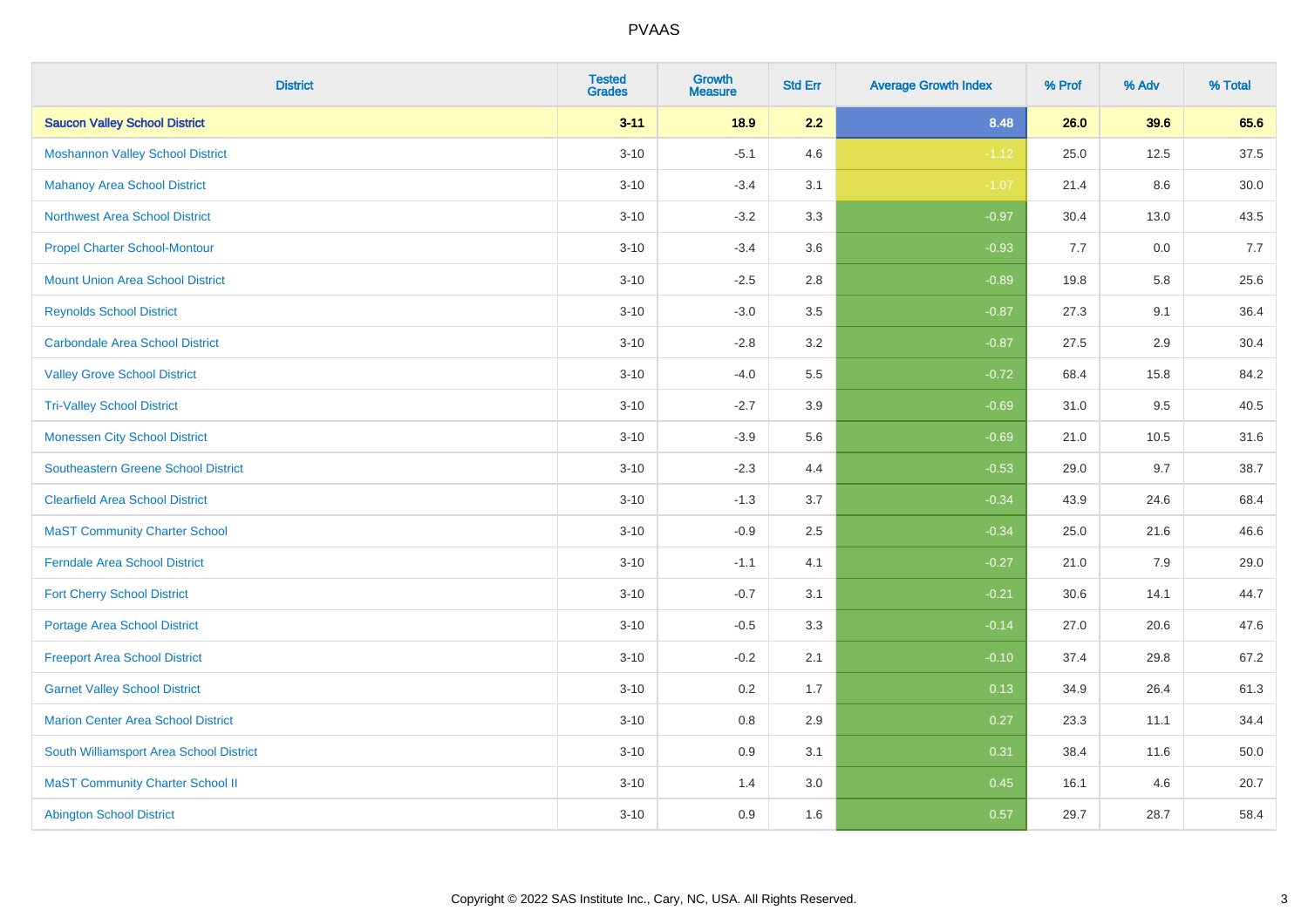| <b>District</b>                                    | <b>Tested</b><br><b>Grades</b> | <b>Growth</b><br><b>Measure</b> | <b>Std Err</b> | <b>Average Growth Index</b> | % Prof | % Adv | % Total |
|----------------------------------------------------|--------------------------------|---------------------------------|----------------|-----------------------------|--------|-------|---------|
| <b>Saucon Valley School District</b>               | $3 - 11$                       | 18.9                            | 2.2            | 8.48                        | 26.0   | 39.6  | 65.6    |
| <b>Sullivan County School District</b>             | $3 - 10$                       | 2.5                             | 4.3            | 0.58                        | 43.6   | 7.7   | 51.3    |
| <b>Bethlehem-Center School District</b>            | $3 - 10$                       | 2.1                             | 3.5            | 0.59                        | 32.3   | 4.6   | 36.9    |
| <b>Belmont Charter School</b>                      | $3 - 10$                       | 2.2                             | 3.4            | 0.64                        | 5.3    | 1.8   | 7.0     |
| <b>Centennial School District</b>                  | $3 - 10$                       | 1.5                             | 1.5            | 0.98                        | 23.6   | 12.4  | 36.0    |
| <b>Southeast Delco School District</b>             | $3 - 10$                       | 3.9                             | 3.5            | 1.12                        | 18.6   | 3.4   | 22.0    |
| <b>Bellwood-Antis School District</b>              | $3 - 10$                       | 3.5                             | 2.8            | 1.24                        | 40.9   | 19.4  | 60.2    |
| <b>Bloomsburg Area School District</b>             | $3 - 10$                       | 4.3                             | 3.4            | 1.26                        | 36.5   | 20.6  | 57.1    |
| <b>Mastery Charter School - Thomas Campus</b>      | $3 - 10$                       | 7.9                             | 5.7            | 1.39                        | 12.5   | 0.0   | 12.5    |
| <b>Central Valley School District</b>              | $3 - 10$                       | 4.7                             | 2.6            | 1.83                        | 37.8   | 18.5  | 56.3    |
| <b>Benton Area School District</b>                 | $3 - 10$                       | 8.1                             | 4.0            | 2.01                        | 35.7   | 28.6  | 64.3    |
| <b>Wallingford-Swarthmore School District</b>      | $3 - 10$                       | 5.0                             | 2.2            | 2.25                        | 33.3   | 37.1  | 70.4    |
| <b>Glendale School District</b>                    | $3 - 10$                       | 7.9                             | 3.5            | 2.25                        | 42.6   | 9.3   | 51.8    |
| <b>Commonwealth Charter Academy Charter School</b> | $3 - 10$                       | 4.2                             | 1.6            | 2.68                        | 27.0   | 15.6  | 42.5    |
| South Butler County School District                | $3 - 10$                       | 6.3                             | 2.2            | 2.80                        | 37.8   | 19.2  | 57.0    |
| Allegheny-Clarion Valley School District           | $3 - 10$                       | 12.3                            | 4.1            | 3.03                        | 33.3   | 19.0  | 52.4    |
| <b>Kane Area School District</b>                   | $3 - 10$                       | 8.8                             | 2.9            | 3.07                        | 31.4   | 19.8  | 51.2    |
| <b>Mars Area School District</b>                   | $3 - 10$                       | 6.6                             | 1.9            | 3.45                        | 36.7   | 32.4  | 69.1    |
| <b>Tredyffrin-Easttown School District</b>         | $3 - 10$                       | 8.7                             | 2.4            | 3.57                        | 35.2   | 35.8  | 71.0    |
| Maritime Academy Charter School                    | $3 - 10$                       | 13.2                            | 3.1            | 4.29                        | 24.0   | 1.3   | 25.3    |
| Montrose Area School District                      | $3 - 10$                       | 12.3                            | 2.8            | 4.41                        | 37.8   | 28.9  | 66.7    |
| <b>Pennridge School District</b>                   | $3 - 10$                       | 7.4                             | 1.5            | 5.10                        | 32.0   | 27.6  | 59.6    |
| <b>Fleetwood Area School District</b>              | $3 - 10$                       | 10.4                            | 2.0            | 5.19                        | 31.7   | 25.8  | 57.5    |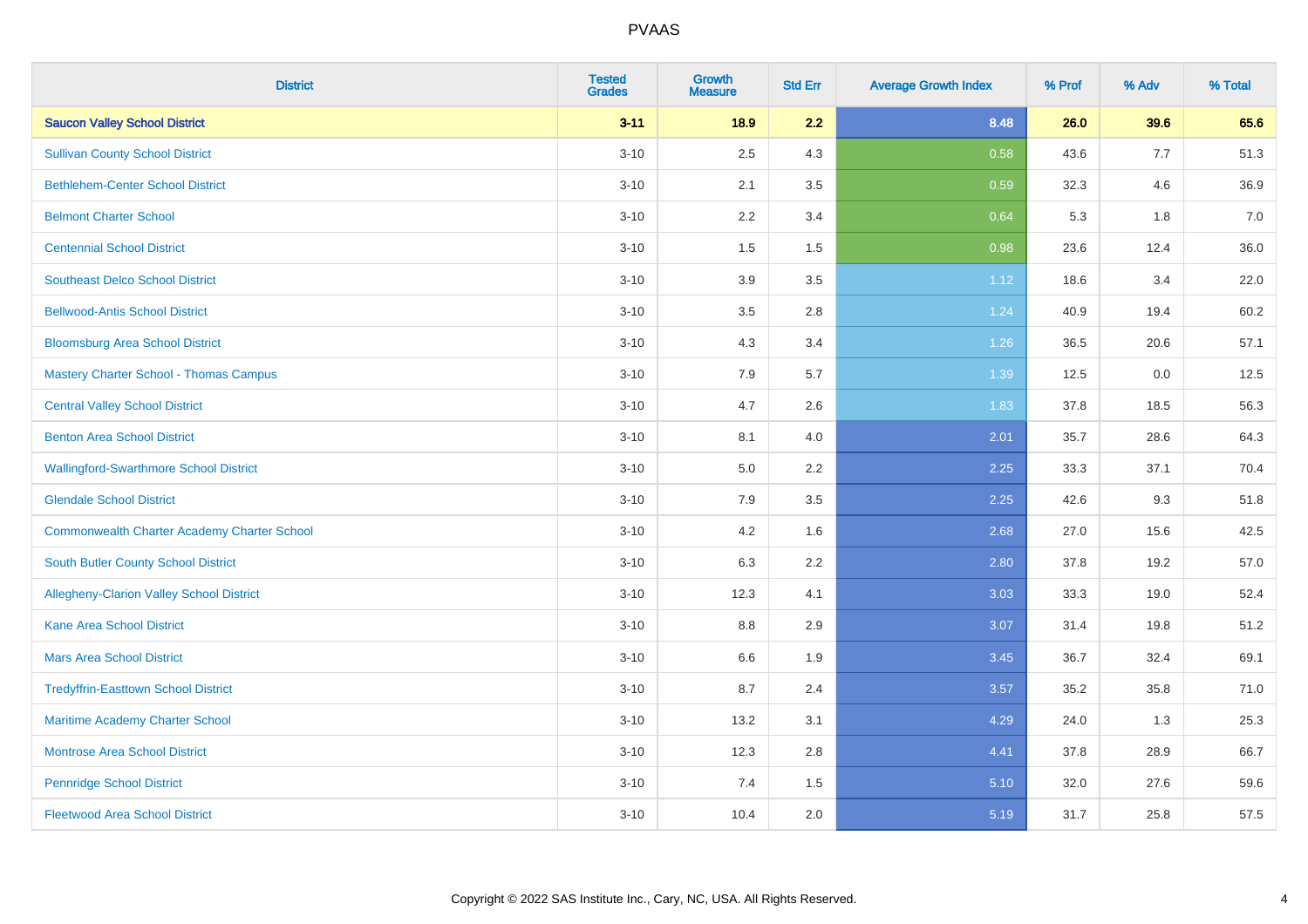| <b>District</b>                              | <b>Tested</b><br><b>Grades</b> | <b>Growth</b><br><b>Measure</b> | <b>Std Err</b> | <b>Average Growth Index</b> | % Prof | % Adv | % Total |
|----------------------------------------------|--------------------------------|---------------------------------|----------------|-----------------------------|--------|-------|---------|
| <b>Saucon Valley School District</b>         | $3 - 11$                       | 18.9                            | 2.2            | 8.48                        | 26.0   | 39.6  | 65.6    |
| <b>Avon Grove School District</b>            | $3 - 10$                       | 7.6                             | 1.4            | 5.29                        | 33.7   | 33.2  | 67.0    |
| <b>Blue Mountain School District</b>         | $3 - 10$                       | 12.2                            | 2.1            | 5.81                        | 30.7   | 26.1  | 56.8    |
| <b>Collegium Charter School</b>              | $3 - 10$                       | 21.2                            | 2.6            | 8.18                        | 25.4   | 16.4  | 41.8    |
| <b>Derry Township School District</b>        | $3 - 10$                       | 20.1                            | 2.0            | 10.20                       | 32.8   | 46.9  | 79.7    |
| <b>Pittsburgh School District</b>            | $3 - 11$                       | $-13.0$                         | 1.1            | $-12.25$                    | 16.1   | 6.5   | 22.6    |
| <b>Butler Area School District</b>           | $3 - 11$                       | $-14.1$                         | 1.5            | $-9.60$                     | 26.4   | 11.1  | 37.5    |
| <b>North Hills School District</b>           | $3 - 11$                       | $-15.8$                         | 1.8            | $-8.84$                     | 26.4   | 19.8  | 46.2    |
| <b>Cheltenham School District</b>            | $3 - 11$                       | $-17.6$                         | 2.0            | $-8.74$                     | 24.4   | 8.3   | 32.6    |
| <b>Williamsport Area School District</b>     | $3 - 11$                       | $-11.7$                         | 1.4            | $-8.29$                     | 18.2   | 10.5  | 28.7    |
| <b>Greater Latrobe School District</b>       | $3 - 11$                       | $-14.1$                         | 2.0            | $-7.14$                     | 41.0   | 12.6  | 53.6    |
| <b>Kennett Consolidated School District</b>  | $3 - 11$                       | $-10.4$                         | 1.7            | $-6.27$                     | 28.7   | 14.0  | 42.7    |
| <b>Big Beaver Falls Area School District</b> | $3 - 11$                       | $-17.9$                         | 2.8            | $-6.27$                     | 9.4    | 2.8   | 12.2    |
| <b>Coatesville Area School District</b>      | $3 - 11$                       | $-9.5$                          | 1.6            | $-5.81$                     | 12.8   | 3.3   | 16.2    |
| <b>Central Cambria School District</b>       | $3 - 11$                       | $-12.7$                         | 2.3            | $-5.61$                     | 19.4   | 7.4   | 26.9    |
| <b>Aliquippa School District</b>             | $3 - 11$                       | $-20.0$                         | 3.6            | $-5.54$                     | 1.7    | 0.0   | 1.7     |
| <b>Frazier School District</b>               | $3 - 11$                       | $-18.9$                         | 3.4            | $-5.49$                     | 18.3   | 1.4   | 19.7    |
| <b>Washington School District</b>            | $3 - 11$                       | $-15.9$                         | 2.9            | $-5.44$                     | 12.9   | 1.7   | 14.7    |
| Philadelphia Academy Charter School          | $3 - 11$                       | $-14.7$                         | 2.7            | $-5.42$                     | 21.6   | 3.9   | 25.5    |
| <b>Bristol Township School District</b>      | $3 - 11$                       | $-7.4$                          | 1.4            | $-5.32$                     | 13.8   | 4.6   | 18.4    |
| <b>Wilkes-Barre Area School District</b>     | $3 - 11$                       | $-12.4$                         | 2.4            | $-5.18$                     | 14.2   | 3.7   | 17.9    |
| <b>East Lycoming School District</b>         | $3 - 11$                       | $-10.9$                         | 2.1            | $-5.08$                     | 22.5   | 8.2   | 30.8    |
| Meyersdale Area School District              | $3 - 11$                       | $-16.1$                         | 3.3            | $-4.94$                     | 20.3   | 5.8   | 26.1    |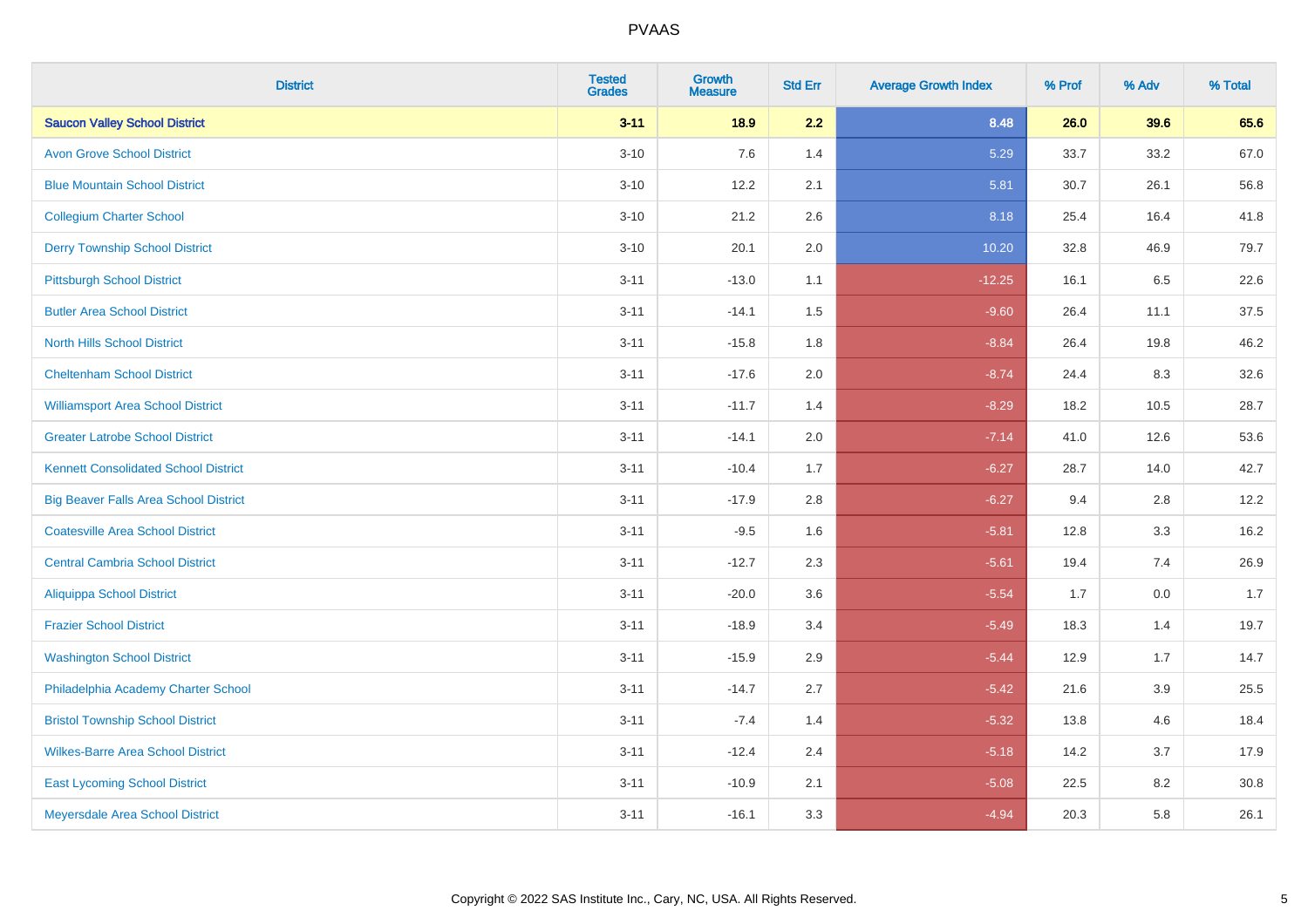| <b>District</b>                               | <b>Tested</b><br><b>Grades</b> | <b>Growth</b><br><b>Measure</b> | <b>Std Err</b> | <b>Average Growth Index</b> | % Prof | % Adv   | % Total |
|-----------------------------------------------|--------------------------------|---------------------------------|----------------|-----------------------------|--------|---------|---------|
| <b>Saucon Valley School District</b>          | $3 - 11$                       | 18.9                            | 2.2            | 8.48                        | 26.0   | 39.6    | 65.6    |
| <b>Trinity Area School District</b>           | $3 - 11$                       | $-8.7$                          | 1.8            | $-4.87$                     | 20.9   | 9.8     | 30.8    |
| <b>Girard School District</b>                 | $3 - 11$                       | $-12.3$                         | 2.6            | $-4.76$                     | 29.7   | 18.9    | 48.6    |
| <b>Fannett-Metal School District</b>          | $3 - 11$                       | $-22.3$                         | 4.8            | $-4.65$                     | 16.4   | $6.6\,$ | 23.0    |
| <b>Derry Area School District</b>             | $3 - 11$                       | $-11.8$                         | 2.6            | $-4.53$                     | 34.8   | 6.1     | 40.9    |
| <b>Northwestern School District</b>           | $3 - 11$                       | $-14.6$                         | 3.2            | $-4.51$                     | 32.5   | 13.7    | 46.2    |
| <b>Dunmore School District</b>                | $3 - 11$                       | $-12.2$                         | 2.7            | $-4.51$                     | 15.0   | 5.3     | 20.4    |
| <b>Hanover Public School District</b>         | $3 - 11$                       | $-12.4$                         | 2.7            | $-4.50$                     | 22.7   | 6.2     | 28.9    |
| Jim Thorpe Area School District               | $3 - 11$                       | $-10.9$                         | 2.4            | $-4.48$                     | 19.5   | 6.0     | 25.5    |
| <b>Greenville Area School District</b>        | $3 - 11$                       | $-13.2$                         | 3.0            | $-4.45$                     | 32.1   | 4.6     | 36.7    |
| <b>Chambersburg Area School District</b>      | $3 - 11$                       | $-5.6$                          | 1.3            | $-4.42$                     | 24.2   | 15.2    | 39.4    |
| <b>General Mclane School District</b>         | $3 - 11$                       | $-10.7$                         | 2.4            | $-4.40$                     | 34.0   | 15.6    | 49.6    |
| <b>Big Spring School District</b>             | $3 - 11$                       | $-9.8$                          | 2.3            | $-4.32$                     | 23.6   | 12.9    | 36.5    |
| <b>Central Dauphin School District</b>        | $3 - 11$                       | $-5.2$                          | 1.2            | $-4.24$                     | 29.3   | 8.7     | 38.0    |
| <b>Chartiers Valley School District</b>       | $3 - 11$                       | $-9.1$                          | 2.1            | $-4.23$                     | 20.7   | 17.4    | 38.0    |
| <b>Central Fulton School District</b>         | $3 - 11$                       | $-13.3$                         | 3.2            | $-4.20$                     | 18.1   | 9.7     | 27.8    |
| <b>Williamsburg Community School District</b> | $3 - 11$                       | $-16.9$                         | 4.1            | $-4.14$                     | 22.4   | 0.0     | 22.4    |
| <b>Moniteau School District</b>               | $3 - 11$                       | $-11.8$                         | 2.9            | $-4.07$                     | 22.6   | 5.0     | 27.6    |
| <b>Mcguffey School District</b>               | $3 - 11$                       | $-12.1$                         | 3.0            | $-4.06$                     | 12.8   | 5.9     | 18.6    |
| <b>Southmoreland School District</b>          | $3 - 11$                       | $-12.5$                         | 3.1            | $-4.04$                     | 33.3   | 15.5    | 48.8    |
| <b>Milton Area School District</b>            | $3 - 11$                       | $-10.1$                         | 2.5            | $-4.04$                     | 23.0   | 11.3    | 34.2    |
| <b>Deer Lakes School District</b>             | $3 - 11$                       | $-10.0$                         | 2.5            | $-4.02$                     | 27.7   | 9.9     | 37.6    |
| <b>Ellwood City Area School District</b>      | $3 - 11$                       | $-12.5$                         | 3.1            | $-4.00$                     | 26.7   | 8.7     | 35.4    |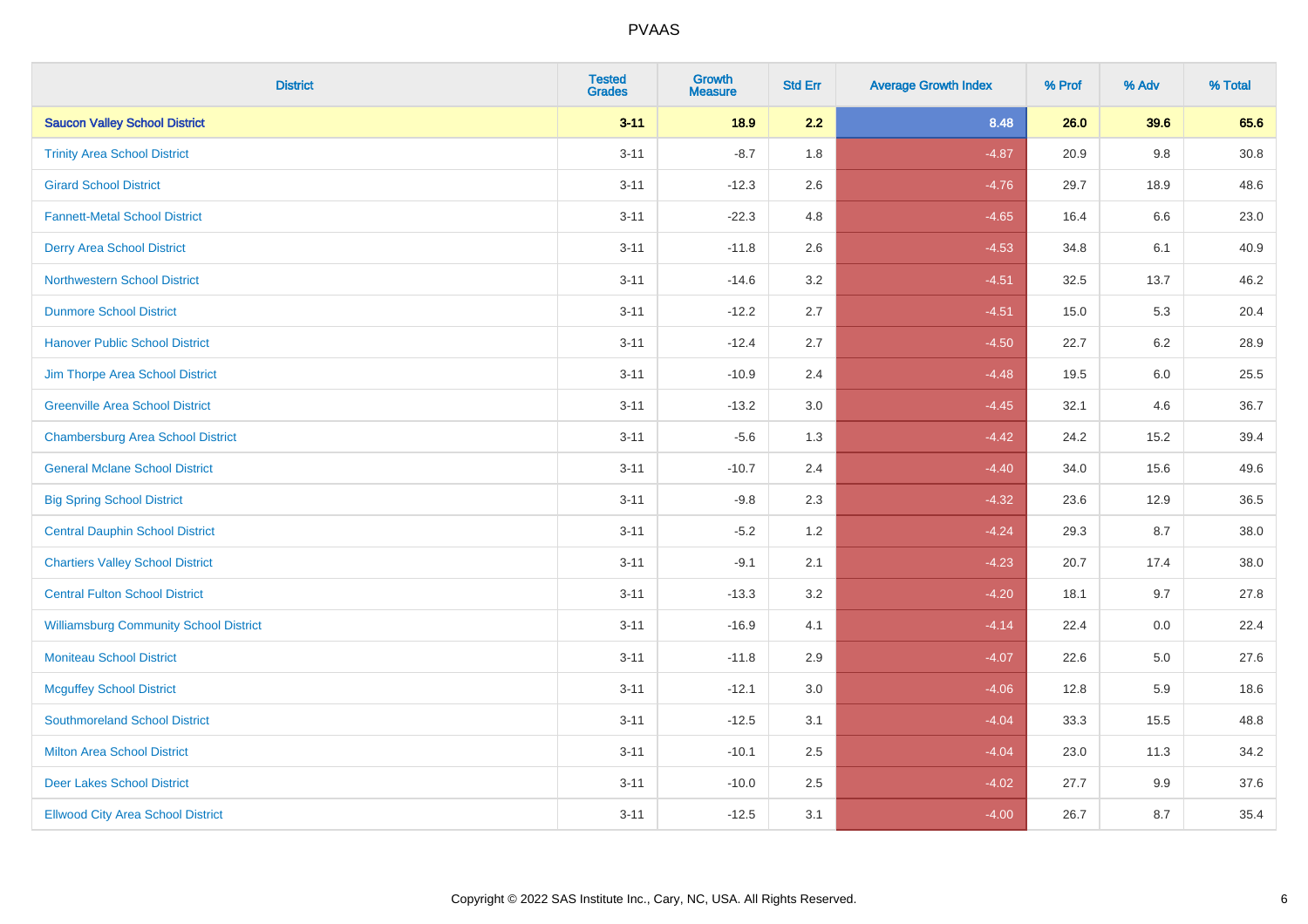| <b>District</b>                           | <b>Tested</b><br><b>Grades</b> | <b>Growth</b><br><b>Measure</b> | <b>Std Err</b> | <b>Average Growth Index</b> | % Prof | % Adv | % Total |
|-------------------------------------------|--------------------------------|---------------------------------|----------------|-----------------------------|--------|-------|---------|
| <b>Saucon Valley School District</b>      | $3 - 11$                       | 18.9                            | 2.2            | 8.48                        | 26.0   | 39.6  | 65.6    |
| <b>Plum Borough School District</b>       | $3 - 11$                       | $-9.4$                          | 2.4            | $-3.98$                     | 32.9   | 27.4  | 60.4    |
| <b>Windber Area School District</b>       | $3 - 11$                       | $-11.9$                         | 3.0            | $-3.94$                     | 41.0   | 10.3  | 51.3    |
| <b>Bethlehem Area School District</b>     | $3 - 11$                       | $-4.5$                          | 1.1            | $-3.91$                     | 20.4   | 11.3  | 31.7    |
| <b>Tacony Academy Charter School</b>      | $3 - 11$                       | $-12.9$                         | 3.3            | $-3.90$                     | 8.6    | 1.4   | 10.0    |
| <b>Pittston Area School District</b>      | $3 - 11$                       | $-8.2$                          | 2.2            | $-3.75$                     | 26.7   | 14.8  | 41.5    |
| <b>Mohawk Area School District</b>        | $3 - 11$                       | $-10.5$                         | 2.8            | $-3.75$                     | 35.1   | 10.6  | 45.7    |
| <b>Shade-Central City School District</b> | $3 - 11$                       | $-14.6$                         | 4.0            | $-3.68$                     | 9.6    | 0.0   | 9.6     |
| Morrisville Borough School District       | $3 - 11$                       | $-13.1$                         | 3.7            | $-3.52$                     | 4.9    | 1.6   | 6.6     |
| Mechanicsburg Area School District        | $3 - 11$                       | $-5.7$                          | 1.6            | $-3.48$                     | 35.1   | 16.0  | 51.2    |
| <b>South Park School District</b>         | $3 - 11$                       | $-8.8$                          | 2.5            | $-3.46$                     | 28.1   | 17.0  | 45.2    |
| <b>Burgettstown Area School District</b>  | $3 - 11$                       | $-11.2$                         | 3.2            | $-3.46$                     | 16.0   | 2.7   | 18.7    |
| <b>Ligonier Valley School District</b>    | $3 - 11$                       | $-10.8$                         | 3.1            | $-3.43$                     | 34.1   | 5.8   | 39.9    |
| <b>Mount Carmel Area School District</b>  | $3 - 11$                       | $-7.9$                          | 2.3            | $-3.38$                     | 18.2   | 4.4   | 22.6    |
| East Stroudsburg Area School District     | $3 - 11$                       | $-4.9$                          | 1.4            | $-3.38$                     | 22.7   | 12.5  | 35.2    |
| <b>Riverview School District</b>          | $3 - 11$                       | $-13.0$                         | 4.0            | $-3.29$                     | 43.1   | 7.8   | 51.0    |
| <b>Canon-Mcmillan School District</b>     | $3 - 11$                       | $-5.0$                          | 1.5            | $-3.25$                     | 30.8   | 28.5  | 59.3    |
| <b>Somerset Area School District</b>      | $3 - 11$                       | $-7.6$                          | 2.4            | $-3.17$                     | 21.0   | 14.5  | 35.5    |
| <b>Parkland School District</b>           | $3 - 11$                       | $-3.7$                          | 1.2            | $-3.17$                     | 31.4   | 30.6  | 62.0    |
| <b>Keystone Oaks School District</b>      | $3 - 11$                       | $-7.2$                          | 2.3            | $-3.14$                     | 30.0   | 11.1  | 41.0    |
| <b>Hanover Area School District</b>       | $3 - 11$                       | $-14.7$                         | 4.7            | $-3.13$                     | 12.1   | 3.0   | 15.2    |
| <b>Greensburg Salem School District</b>   | $3 - 11$                       | $-6.9$                          | 2.2            | $-3.06$                     | 30.3   | 13.3  | 43.6    |
| Gettysburg Area School District           | $3 - 11$                       | $-6.0$                          | 2.0            | $-3.02$                     | 28.8   | 19.6  | 48.5    |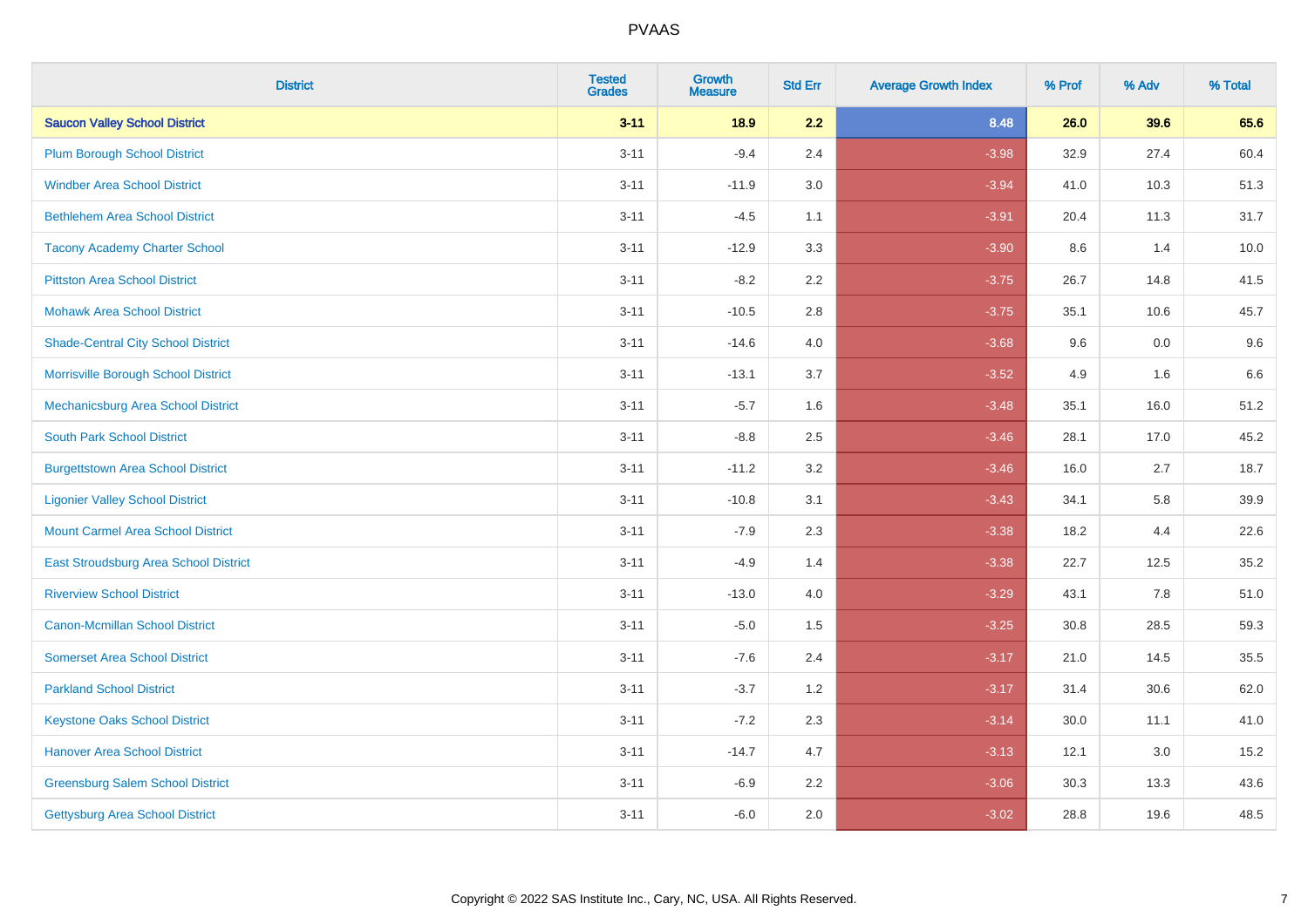| <b>District</b>                              | <b>Tested</b><br><b>Grades</b> | <b>Growth</b><br><b>Measure</b> | <b>Std Err</b> | <b>Average Growth Index</b> | % Prof | % Adv | % Total |
|----------------------------------------------|--------------------------------|---------------------------------|----------------|-----------------------------|--------|-------|---------|
| <b>Saucon Valley School District</b>         | $3 - 11$                       | 18.9                            | 2.2            | 8.48                        | 26.0   | 39.6  | 65.6    |
| <b>Corry Area School District</b>            | $3 - 11$                       | $-6.8$                          | 2.3            | $-3.01$                     | 24.0   | 8.8   | 32.8    |
| <b>Carlisle Area School District</b>         | $3 - 11$                       | $-5.2$                          | 1.7            | $-2.99$                     | 28.0   | 19.3  | 47.3    |
| <b>Montour School District</b>               | $3 - 11$                       | $-6.1$                          | 2.1            | $-2.95$                     | 31.8   | 23.6  | 55.3    |
| <b>Baldwin-Whitehall School District</b>     | $3 - 11$                       | $-5.5$                          | 1.9            | $-2.93$                     | 32.0   | 14.7  | 46.7    |
| Mifflinburg Area School District             | $3 - 11$                       | $-6.0$                          | 2.1            | $-2.87$                     | 32.7   | 13.3  | 46.0    |
| <b>Berwick Area School District</b>          | $3 - 11$                       | $-6.9$                          | 2.4            | $-2.84$                     | 22.3   | 11.5  | 33.8    |
| Southern Columbia Area School District       | $3 - 11$                       | $-8.5$                          | 3.0            | $-2.83$                     | 30.5   | 12.8  | 43.3    |
| <b>Sharon City School District</b>           | $3 - 11$                       | $-6.5$                          | 2.3            | $-2.79$                     | 13.1   | 5.0   | 18.1    |
| <b>Pottsgrove School District</b>            | $3 - 11$                       | $-5.5$                          | 2.0            | $-2.78$                     | 28.6   | 10.3  | 38.8    |
| <b>Karns City Area School District</b>       | $3 - 11$                       | $-7.2$                          | 2.6            | $-2.71$                     | 26.4   | 20.8  | 47.2    |
| <b>Eastern York School District</b>          | $3 - 11$                       | $-6.2$                          | 2.3            | $-2.70$                     | 27.8   | 18.5  | 46.4    |
| <b>Governor Mifflin School District</b>      | $3 - 11$                       | $-4.4$                          | 1.6            | $-2.69$                     | 30.3   | 7.7   | 38.0    |
| <b>Connellsville Area School District</b>    | $3 - 11$                       | $-5.3$                          | 2.0            | $-2.67$                     | 24.2   | 5.0   | 29.1    |
| <b>Blairsville-Saltsburg School District</b> | $3 - 11$                       | $-7.5$                          | 2.8            | $-2.67$                     | 20.1   | 8.2   | 28.3    |
| <b>Richland School District</b>              | $3 - 11$                       | $-6.9$                          | 2.6            | $-2.63$                     | 40.1   | 20.9  | 61.0    |
| <b>Bethel Park School District</b>           | $3 - 11$                       | $-4.4$                          | 1.7            | $-2.62$                     | 40.1   | 27.3  | 67.4    |
| <b>Forbes Road School District</b>           | $3 - 11$                       | $-11.5$                         | 4.7            | $-2.43$                     | 23.1   | 10.3  | 33.3    |
| <b>Redbank Valley School District</b>        | $3 - 11$                       | $-7.5$                          | 3.1            | $-2.41$                     | 12.4   | 10.6  | 23.1    |
| <b>Wyoming Valley West School District</b>   | $3 - 11$                       | $-5.5$                          | 2.3            | $-2.38$                     | 22.2   | 9.2   | 31.4    |
| <b>Mount Pleasant Area School District</b>   | $3 - 11$                       | $-5.4$                          | 2.3            | $-2.37$                     | 33.3   | 8.7   | 42.0    |
| <b>Octorara Area School District</b>         | $3 - 11$                       | $-7.5$                          | 3.2            | $-2.35$                     | 26.1   | 17.0  | 43.2    |
| <b>Riverside School District</b>             | $3 - 11$                       | $-6.2$                          | 2.7            | $-2.33$                     | 20.8   | 17.0  | 37.7    |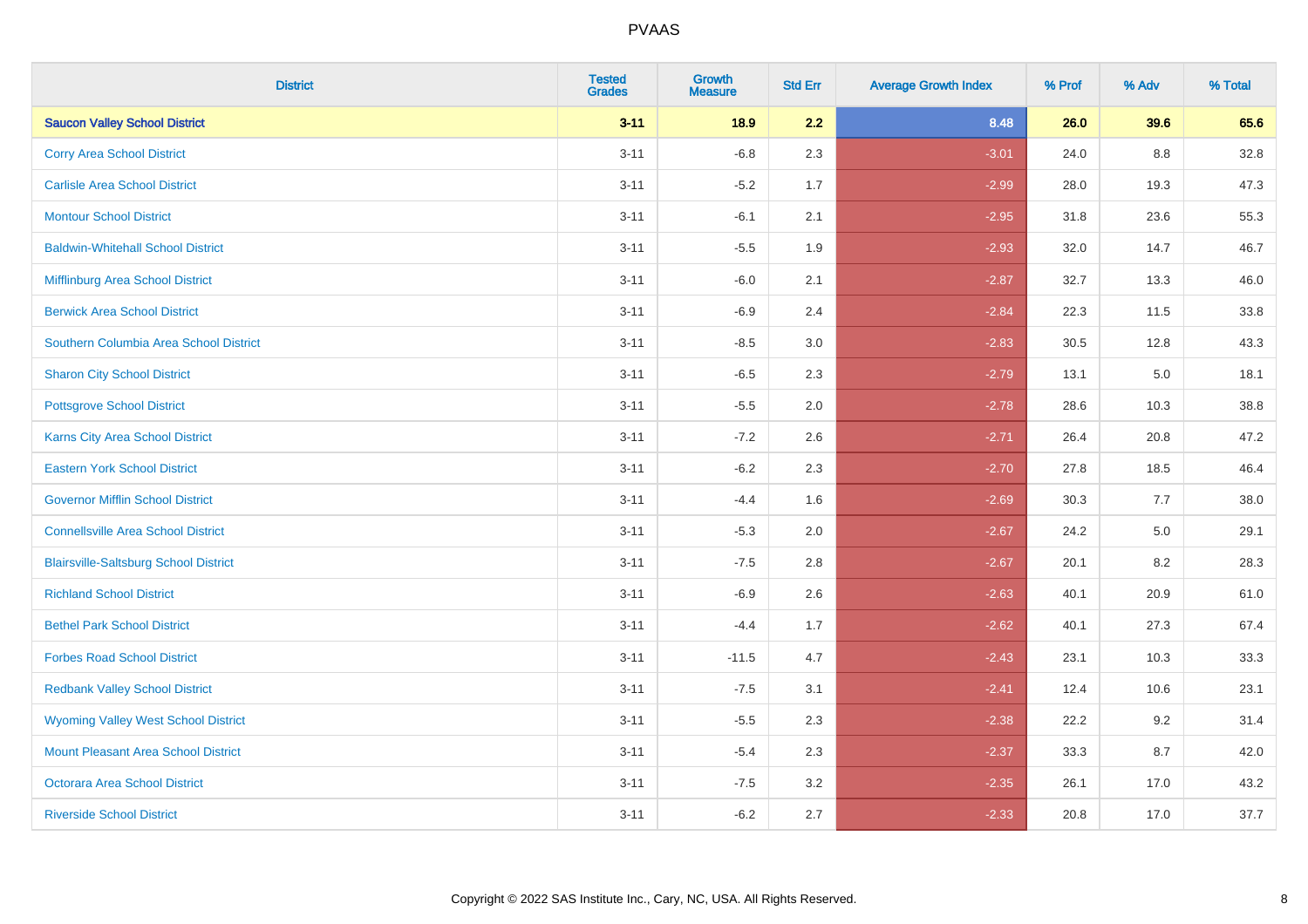| <b>District</b>                                | <b>Tested</b><br><b>Grades</b> | <b>Growth</b><br><b>Measure</b> | <b>Std Err</b> | <b>Average Growth Index</b> | % Prof | % Adv | % Total |
|------------------------------------------------|--------------------------------|---------------------------------|----------------|-----------------------------|--------|-------|---------|
| <b>Saucon Valley School District</b>           | $3 - 11$                       | 18.9                            | 2.2            | 8.48                        | 26.0   | 39.6  | 65.6    |
| <b>Jamestown Area School District</b>          | $3 - 11$                       | $-9.5$                          | 4.1            | $-2.33$                     | 41.5   | 4.9   | 46.3    |
| <b>Commodore Perry School District</b>         | $3 - 11$                       | $-10.4$                         | 4.5            | $-2.30$                     | 29.4   | 5.9   | 35.3    |
| <b>Susquenita School District</b>              | $3 - 11$                       | $-5.9$                          | 2.6            | $-2.28$                     | 30.6   | 13.9  | 44.4    |
| Owen J Roberts School District                 | $3 - 11$                       | $-3.5$                          | 1.5            | $-2.27$                     | 36.8   | 24.4  | 61.2    |
| <b>Elizabeth Forward School District</b>       | $3 - 11$                       | $-5.5$                          | 2.5            | $-2.25$                     | 32.2   | 12.8  | 45.0    |
| <b>Western Beaver County School District</b>   | $3 - 11$                       | $-9.3$                          | 4.2            | $-2.20$                     | 45.1   | 3.9   | 49.0    |
| North Schuylkill School District               | $3 - 11$                       | $-4.7$                          | 2.2            | $-2.16$                     | 20.2   | 11.7  | 31.9    |
| <b>Elk Lake School District</b>                | $3 - 11$                       | $-6.1$                          | 2.9            | $-2.12$                     | 26.3   | 11.6  | 37.9    |
| <b>East Allegheny School District</b>          | $3 - 11$                       | $-6.4$                          | 3.0            | $-2.11$                     | 21.0   | 7.4   | 28.4    |
| <b>West Greene School District</b>             | $3 - 11$                       | $-8.1$                          | 3.9            | $-2.08$                     | 31.0   | 11.9  | 42.9    |
| <b>Wellsboro Area School District</b>          | $3 - 11$                       | $-6.3$                          | 3.0            | $-2.08$                     | 24.4   | 13.4  | 37.8    |
| <b>Boyertown Area School District</b>          | $3 - 11$                       | $-2.9$                          | 1.4            | $-2.06$                     | 30.8   | 22.6  | 53.4    |
| <b>Freedom Area School District</b>            | $3 - 11$                       | $-6.3$                          | 3.1            | $-2.04$                     | 22.9   | 8.4   | 31.3    |
| <b>Riverside Beaver County School District</b> | $3 - 11$                       | $-5.5$                          | 2.7            | $-2.03$                     | 35.8   | 23.2  | 59.0    |
| <b>Kiski Area School District</b>              | $3 - 11$                       | $-4.0$                          | 2.0            | $-1.99$                     | 23.1   | 18.2  | 41.3    |
| <b>Titusville Area School District</b>         | $3 - 11$                       | $-5.0$                          | 2.5            | $-1.98$                     | 26.5   | 6.8   | 33.3    |
| Lehigh Valley Academy Regional Charter School  | $3 - 11$                       | $-5.9$                          | 3.0            | $-1.98$                     | 20.0   | 7.7   | 27.7    |
| <b>North East School District</b>              | $3 - 11$                       | $-5.3$                          | 2.7            | $-1.97$                     | 31.7   | 24.8  | 56.4    |
| Schuylkill Haven Area School District          | $3 - 11$                       | $-5.3$                          | 2.7            | $-1.96$                     | 22.2   | 11.6  | 33.8    |
| Southern Lehigh School District                | $3 - 11$                       | $-4.1$                          | 2.1            | $-1.94$                     | 39.3   | 28.0  | 67.2    |
| Millersburg Area School District               | $3 - 11$                       | $-6.6$                          | 3.4            | $-1.92$                     | 24.1   | 10.3  | 34.5    |
| <b>Jenkintown School District</b>              | $3 - 11$                       | $-7.9$                          | 4.1            | $-1.92$                     | 34.1   | 27.3  | 61.4    |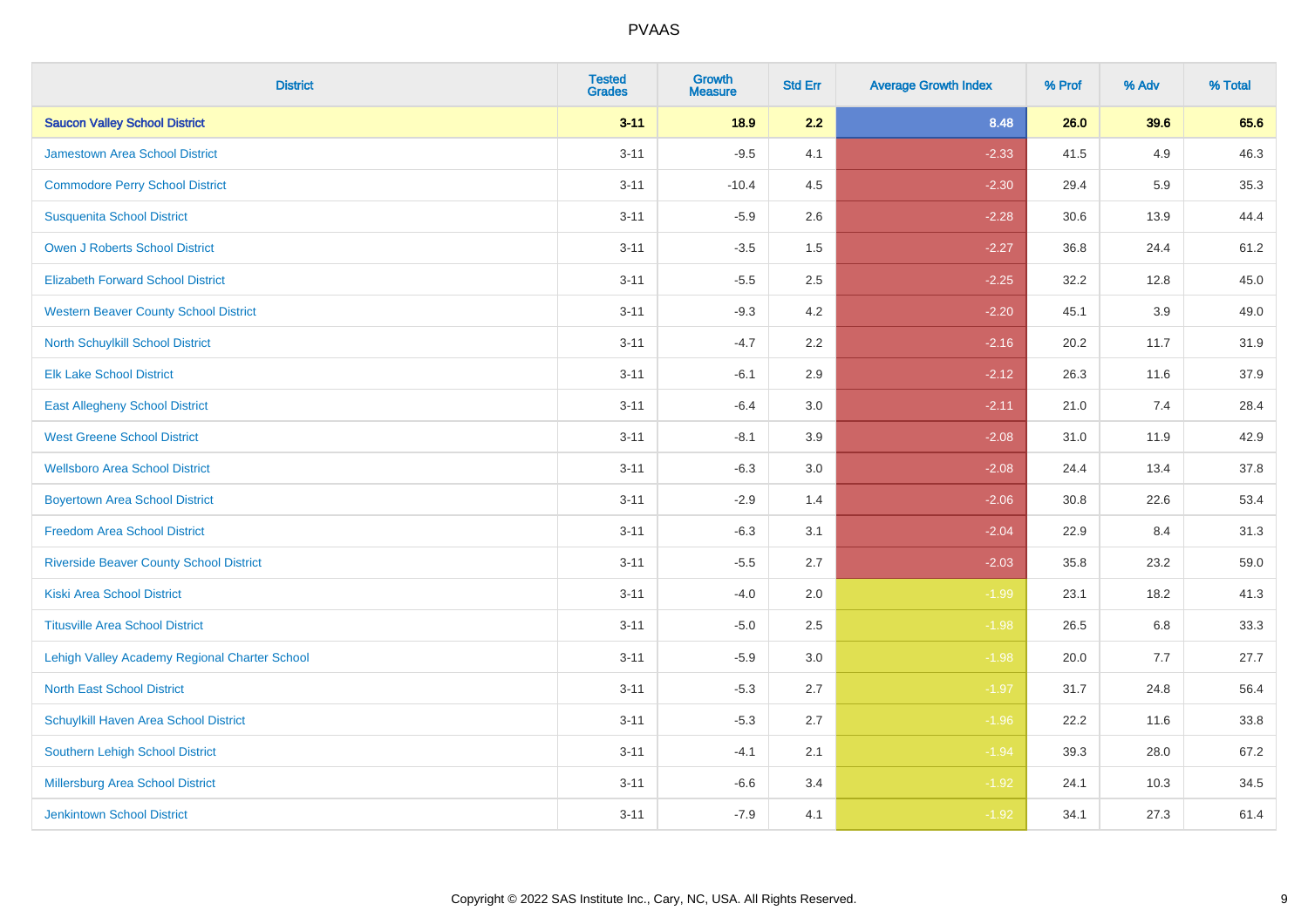| <b>District</b>                            | <b>Tested</b><br><b>Grades</b> | <b>Growth</b><br><b>Measure</b> | <b>Std Err</b> | <b>Average Growth Index</b> | % Prof | % Adv   | % Total |
|--------------------------------------------|--------------------------------|---------------------------------|----------------|-----------------------------|--------|---------|---------|
| <b>Saucon Valley School District</b>       | $3 - 11$                       | 18.9                            | 2.2            | 8.48                        | 26.0   | 39.6    | 65.6    |
| <b>Penn Cambria School District</b>        | $3 - 11$                       | $-4.5$                          | 2.4            | $-1.86$                     | 27.3   | 15.8    | 43.2    |
| <b>Montgomery Area School District</b>     | $3 - 11$                       | $-5.8$                          | 3.2            | $-1.83$                     | 25.0   | 11.5    | 36.5    |
| <b>West Chester Area School District</b>   | $3 - 11$                       | $-2.1$                          | 1.2            | $-1.83$                     | 36.4   | 23.2    | 59.6    |
| <b>Pleasant Valley School District</b>     | $3 - 11$                       | $-3.3$                          | 1.8            | $-1.80$                     | 28.5   | 10.4    | 39.0    |
| New Kensington-Arnold School District      | $3 - 11$                       | $-5.8$                          | 3.2            | $-1.80$                     | 10.8   | 1.2     | 12.0    |
| Renaissance Academy Charter School         | $3 - 11$                       | $-5.6$                          | 3.1            | $-1.79$                     | 28.4   | 18.5    | 46.9    |
| <b>Oxford Area School District</b>         | $3 - 11$                       | $-3.1$                          | 1.8            | $-1.77$                     | 27.5   | 14.5    | 42.0    |
| Southern Huntingdon County School District | $3 - 11$                       | $-5.9$                          | 3.4            | $-1.76$                     | 32.8   | 4.9     | 37.7    |
| <b>Union Area School District</b>          | $3 - 11$                       | $-6.5$                          | 3.8            | $-1.70$                     | 30.6   | 12.2    | 42.9    |
| Hatboro-Horsham School District            | $3 - 11$                       | $-2.7$                          | 1.6            | $-1.65$                     | 27.9   | 17.9    | 45.8    |
| <b>Steelton-Highspire School District</b>  | $3 - 11$                       | $-5.3$                          | 3.2            | $-1.65$                     | 13.9   | 0.0     | 13.9    |
| Hollidaysburg Area School District         | $3 - 11$                       | $-2.7$                          | 1.6            | $-1.64$                     | 32.6   | 15.2    | 47.8    |
| <b>Laurel Highlands School District</b>    | $3 - 11$                       | $-3.8$                          | 2.3            | $-1.63$                     | 20.9   | 14.6    | 35.4    |
| Insight PA Cyber Charter School            | $3 - 11$                       | $-9.4$                          | 5.8            | $-1.62$                     | 25.6   | 4.6     | 30.2    |
| <b>Slippery Rock Area School District</b>  | $3 - 11$                       | $-3.8$                          | 2.5            | $-1.56$                     | 30.8   | 21.9    | 52.7    |
| <b>Charleroi School District</b>           | $3 - 11$                       | $-4.3$                          | 2.7            | $-1.55$                     | 22.2   | 15.9    | 38.1    |
| <b>Ridgway Area School District</b>        | $3 - 11$                       | $-6.1$                          | 4.0            | $-1.53$                     | 42.2   | 15.6    | 57.8    |
| <b>Nazareth Area School District</b>       | $3 - 11$                       | $-2.5$                          | 1.7            | $-1.53$                     | 29.2   | 24.6    | 53.8    |
| <b>Crestwood School District</b>           | $3 - 11$                       | $-3.4$                          | 2.2            | $-1.52$                     | 33.1   | 21.7    | 54.9    |
| <b>Towanda Area School District</b>        | $3 - 11$                       | $-4.0$                          | 2.6            | $-1.52$                     | 24.8   | $9.9\,$ | 34.8    |
| <b>Greater Johnstown School District</b>   | $3 - 11$                       | $-3.5$                          | 2.4            | $-1.45$                     | 10.3   | 1.3     | 11.5    |
| Salisbury-Elk Lick School District         | $3 - 11$                       | $-8.4$                          | 5.8            | $-1.45$                     | 33.3   | 5.6     | 38.9    |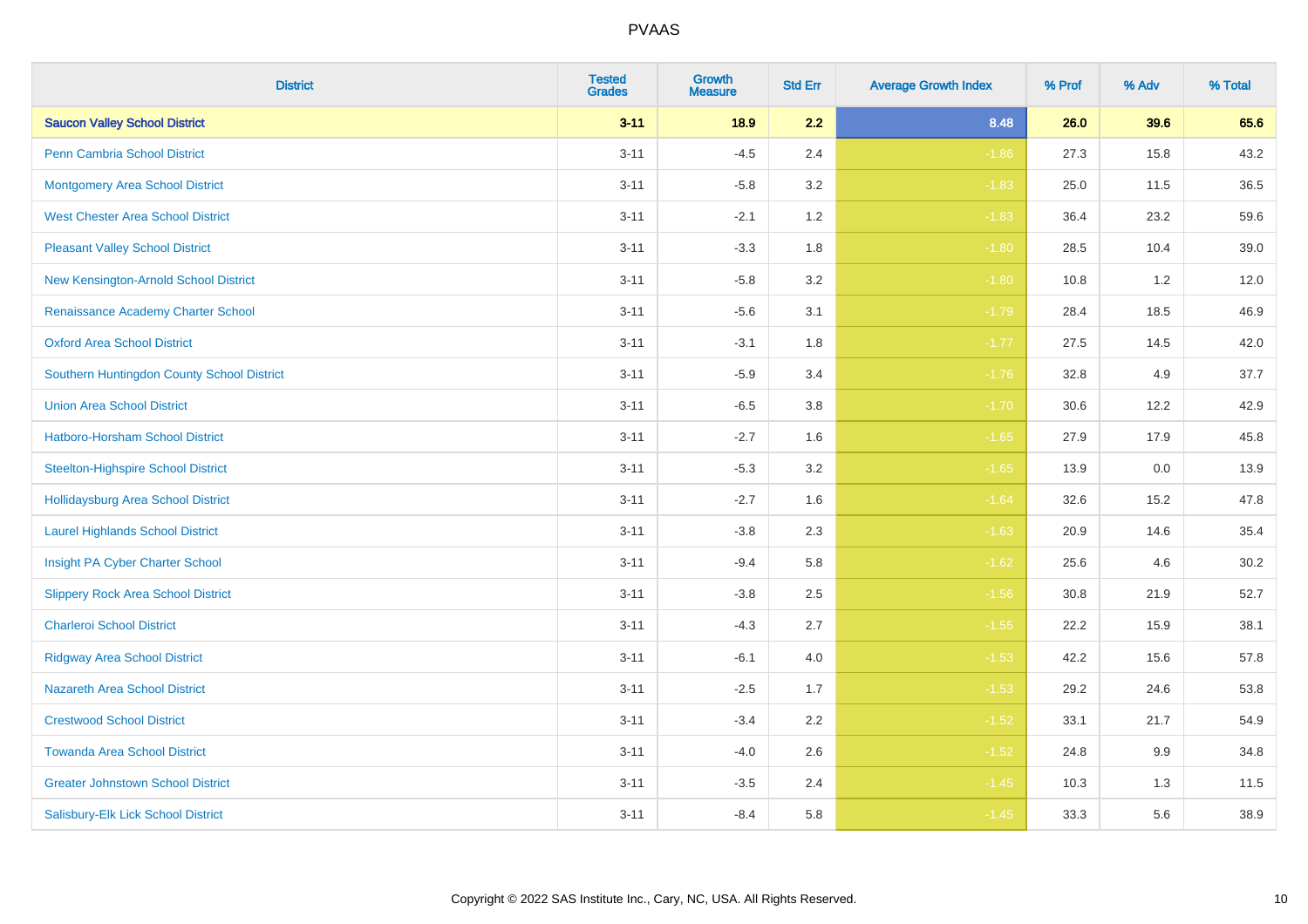| <b>District</b>                              | <b>Tested</b><br><b>Grades</b> | <b>Growth</b><br><b>Measure</b> | <b>Std Err</b> | <b>Average Growth Index</b> | % Prof | % Adv   | % Total |
|----------------------------------------------|--------------------------------|---------------------------------|----------------|-----------------------------|--------|---------|---------|
| <b>Saucon Valley School District</b>         | $3 - 11$                       | 18.9                            | 2.2            | 8.48                        | 26.0   | 39.6    | 65.6    |
| <b>Rochester Area School District</b>        | $3 - 11$                       | $-5.7$                          | 3.9            | $-1.45$                     | 14.9   | 2.1     | 17.0    |
| <b>Middletown Area School District</b>       | $3 - 11$                       | $-3.4$                          | 2.4            | $-1.44$                     | 34.3   | 15.2    | 49.4    |
| <b>Weatherly Area School District</b>        | $3 - 11$                       | $-5.8$                          | 4.0            | $-1.44$                     | 32.1   | $8.9\,$ | 41.1    |
| <b>Franklin Area School District</b>         | $3 - 11$                       | $-3.7$                          | 2.6            | $-1.43$                     | 30.5   | 5.9     | 36.4    |
| <b>Chester-Upland School District</b>        | $3 - 11$                       | $-3.6$                          | 2.6            | $-1.38$                     | 1.6    | 0.0     | 1.6     |
| <b>Dubois Area School District</b>           | $3 - 11$                       | $-2.8$                          | 2.0            | $-1.37$                     | 35.5   | 19.0    | 54.6    |
| <b>Southern Fulton School District</b>       | $3 - 11$                       | $-5.1$                          | 4.0            | $-1.29$                     | 21.7   | 13.0    | 34.8    |
| <b>Shenandoah Valley School District</b>     | $3 - 11$                       | $-4.5$                          | 3.5            | $-1.29$                     | 14.3   | 0.0     | 14.3    |
| <b>Springfield Township School District</b>  | $3 - 11$                       | $-3.9$                          | 3.1            | $-1.27$                     | 37.2   | 30.8    | 68.1    |
| <b>Propel Charter School-Homestead</b>       | $3 - 11$                       | $-5.0$                          | 3.9            | $-1.27$                     | 7.3    | 0.0     | 7.3     |
| <b>Cornell School District</b>               | $3 - 11$                       | $-5.5$                          | 4.6            | $-1.20$                     | 11.3   | 3.2     | 14.5    |
| <b>Susquehanna Community School District</b> | $3 - 11$                       | $-4.5$                          | 3.8            | $-1.19$                     | 31.9   | $8.8\,$ | 40.7    |
| <b>Shaler Area School District</b>           | $3 - 11$                       | $-2.1$                          | 1.8            | $-1.18$                     | 32.0   | 13.0    | 45.0    |
| Northwestern Lehigh School District          | $3 - 11$                       | $-2.4$                          | 2.1            | $-1.14$                     | 41.7   | 17.9    | 59.5    |
| <b>Shamokin Area School District</b>         | $3 - 11$                       | $-2.6$                          | 2.5            | $-1.06$                     | 19.6   | 9.8     | 29.3    |
| <b>Sugar Valley Rural Charter School</b>     | $3 - 11$                       | $-3.6$                          | 3.7            | $-0.98$                     | 10.3   | 0.0     | 10.3    |
| <b>Uniontown Area School District</b>        | $3 - 11$                       | $-2.8$                          | 3.1            | $-0.91$                     | 31.7   | 7.3     | 39.0    |
| <b>Minersville Area School District</b>      | $3 - 11$                       | $-2.9$                          | 3.4            | $-0.86$                     | 27.4   | 9.7     | 37.1    |
| <b>Northgate School District</b>             | $3 - 11$                       | $-3.0$                          | 3.4            | $-0.85$                     | 35.6   | 6.8     | 42.4    |
| Albert Gallatin Area School District         | $3 - 11$                       | $-1.7$                          | 2.3            | $-0.72$                     | 31.9   | 20.7    | 52.7    |
| <b>Norwin School District</b>                | $3 - 11$                       | $-1.1$                          | 1.6            | $-0.70$                     | 37.7   | 27.6    | 65.2    |
| Northern Bedford County School District      | $3 - 11$                       | $-2.3$                          | 3.3            | $-0.69$                     | 26.2   | 16.9    | 43.1    |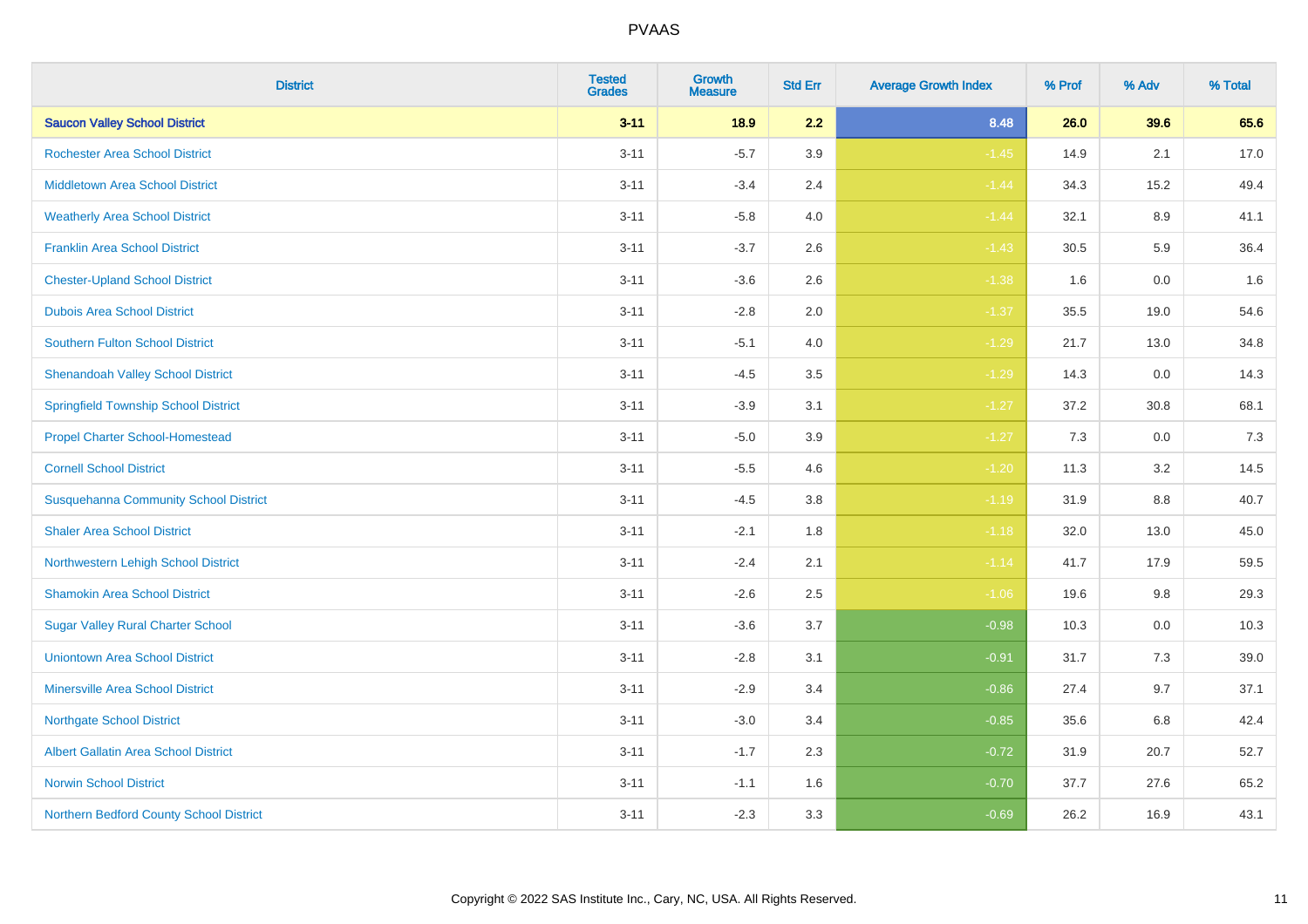| <b>District</b>                          | <b>Tested</b><br><b>Grades</b> | <b>Growth</b><br><b>Measure</b> | <b>Std Err</b> | <b>Average Growth Index</b> | % Prof | % Adv   | % Total |
|------------------------------------------|--------------------------------|---------------------------------|----------------|-----------------------------|--------|---------|---------|
| <b>Saucon Valley School District</b>     | $3 - 11$                       | 18.9                            | 2.2            | 8.48                        | 26.0   | 39.6    | 65.6    |
| <b>New Brighton Area School District</b> | $3 - 11$                       | $-2.1$                          | 3.2            | $-0.65$                     | 31.5   | 11.1    | 42.6    |
| Propel Charter School - Braddock Hills   | $3 - 11$                       | $-2.1$                          | 3.3            | $-0.63$                     | 4.8    | 3.2     | 8.1     |
| <b>Lebanon School District</b>           | $3 - 11$                       | $-1.2$                          | 1.9            | $-0.63$                     | 15.2   | 6.4     | 21.6    |
| <b>Carlynton School District</b>         | $3 - 11$                       | $-2.0$                          | 3.2            | $-0.62$                     | 27.9   | 5.2     | 33.1    |
| <b>Exeter Township School District</b>   | $3 - 11$                       | $-1.0$                          | 1.7            | $-0.58$                     | 27.2   | 15.6    | 42.8    |
| <b>South Eastern School District</b>     | $3 - 11$                       | $-1.0$                          | 1.8            | $-0.55$                     | 36.4   | 17.1    | 53.5    |
| <b>Highlands School District</b>         | $3 - 11$                       | $-1.3$                          | 2.3            | $-0.55$                     | 32.6   | 10.5    | 43.0    |
| <b>Lakeview School District</b>          | $3 - 11$                       | $-1.9$                          | 3.5            | $-0.53$                     | 41.5   | 12.3    | 53.8    |
| York Academy Regional Charter School     | $3 - 11$                       | $-2.3$                          | 4.4            | $-0.52$                     | 23.5   | $2.0\,$ | 25.5    |
| <b>Allegheny Valley School District</b>  | $3 - 11$                       | $-1.9$                          | 3.9            | $-0.48$                     | 31.8   | 11.4    | 43.2    |
| <b>Schuylkill Valley School District</b> | $3 - 11$                       | $-1.0$                          | 2.2            | $-0.47$                     | 29.8   | 20.2    | 50.0    |
| <b>Chichester School District</b>        | $3 - 11$                       | $-1.8$                          | 4.2            | $-0.44$                     | 40.0   | 14.0    | 54.0    |
| <b>Farrell Area School District</b>      | $3 - 11$                       | $-1.9$                          | 4.2            | $-0.44$                     | 9.3    | 11.6    | 20.9    |
| <b>Burrell School District</b>           | $3 - 11$                       | $-1.5$                          | 3.3            | $-0.44$                     | 27.8   | 17.7    | 45.6    |
| <b>Forest Area School District</b>       | $3 - 11$                       | $-1.8$                          | 4.7            | $-0.37$                     | 18.9   | 15.1    | 34.0    |
| <b>Westmont Hilltop School District</b>  | $3 - 11$                       | $-1.0$                          | 2.8            | $-0.36$                     | 33.3   | 14.7    | 48.0    |
| <b>Pine Grove Area School District</b>   | $3 - 11$                       | $-1.1$                          | 3.0            | $-0.36$                     | 29.5   | 14.3    | 43.8    |
| <b>Everett Area School District</b>      | $3 - 11$                       | $-1.1$                          | 3.1            | $-0.34$                     | 34.2   | 13.2    | 47.4    |
| <b>Palmerton Area School District</b>    | $3 - 11$                       | $-0.9$                          | 2.7            | $-0.34$                     | 34.3   | 14.3    | 48.6    |
| <b>Clairton City School District</b>     | $3 - 11$                       | $-1.6$                          | 5.0            | $-0.32$                     | 3.8    | 0.5     | 4.4     |
| South Allegheny School District          | $3 - 11$                       | $-0.9$                          | 3.1            | $-0.30$                     | 23.8   | 2.5     | 26.2    |
| Northern Lebanon School District         | $3 - 11$                       | $-0.7$                          | 2.3            | $-0.29$                     | 18.8   | 6.8     | 25.6    |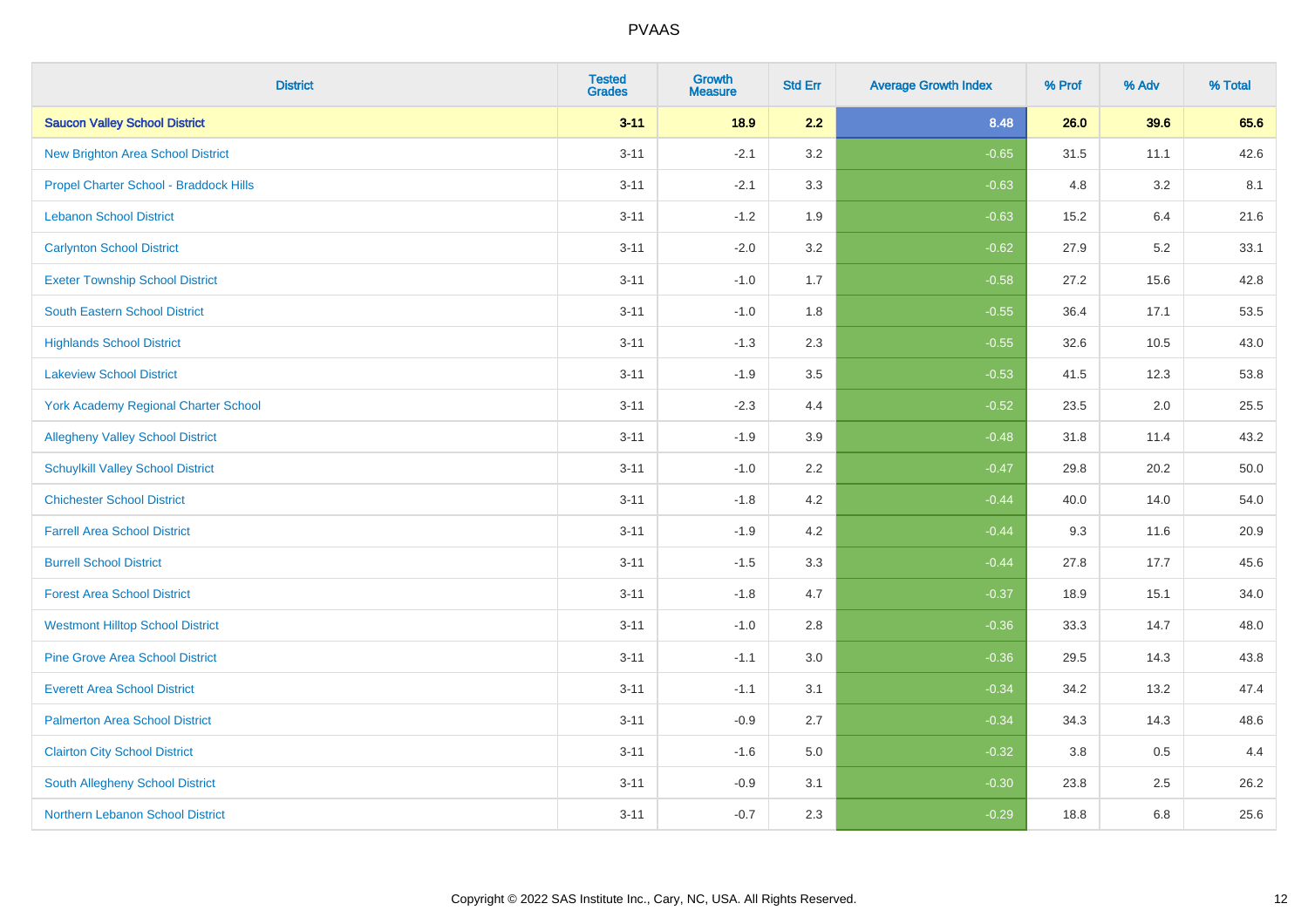| <b>District</b>                                  | <b>Tested</b><br><b>Grades</b> | <b>Growth</b><br><b>Measure</b> | <b>Std Err</b> | <b>Average Growth Index</b> | % Prof | % Adv | % Total |
|--------------------------------------------------|--------------------------------|---------------------------------|----------------|-----------------------------|--------|-------|---------|
| <b>Saucon Valley School District</b>             | $3 - 11$                       | 18.9                            | 2.2            | 8.48                        | 26.0   | 39.6  | 65.6    |
| <b>Blacklick Valley School District</b>          | $3 - 11$                       | $-0.9$                          | 3.9            | $-0.23$                     | 7.7    | 7.7   | 15.4    |
| <b>Claysburg-Kimmel School District</b>          | $3 - 11$                       | $-1.2$                          | 5.2            | $-0.22$                     | 5.0    | 0.0   | $5.0$   |
| Jeannette City School District                   | $3 - 11$                       | $-0.7$                          | 3.4            | $-0.20$                     | 26.8   | 4.1   | 30.9    |
| South Side Area School District                  | $3 - 11$                       | $-0.6$                          | 3.1            | $-0.19$                     | 24.0   | 28.0  | 52.0    |
| <b>Central Greene School District</b>            | $3 - 11$                       | $-0.4$                          | 2.5            | $-0.15$                     | 27.8   | 14.8  | 42.6    |
| <b>Greencastle-Antrim School District</b>        | $3 - 11$                       | $-0.3$                          | 2.0            | $-0.14$                     | 30.9   | 22.2  | 53.1    |
| <b>Otto-Eldred School District</b>               | $3 - 11$                       | $-0.5$                          | 3.5            | $-0.13$                     | 35.8   | 10.5  | 46.3    |
| <b>Fairfield Area School District</b>            | $3 - 11$                       | $-0.5$                          | 3.6            | $-0.13$                     | 43.9   | 6.1   | 50.0    |
| <b>Wilson Area School District</b>               | $3 - 11$                       | $-0.3$                          | 2.4            | $-0.12$                     | 35.4   | 14.6  | 50.0    |
| <b>Harrisburg City School District</b>           | $3 - 11$                       | $-0.2$                          | 2.0            | $-0.11$                     | 6.0    | 2.0   | 8.0     |
| <b>Brockway Area School District</b>             | $3 - 11$                       | $-0.4$                          | 3.5            | $-0.11$                     | 41.2   | 13.8  | 55.0    |
| Northern Cambria School District                 | $3 - 11$                       | $-0.3$                          | 3.4            | $-0.09$                     | 26.5   | 1.2   | 27.7    |
| <b>Warren County School District</b>             | $3 - 11$                       | $-0.1$                          | 1.6            | $-0.06$                     | 26.7   | 9.7   | 36.4    |
| Southern Tioga School District                   | $3 - 11$                       | $-0.1$                          | 2.8            | $-0.03$                     | 26.3   | 10.3  | 36.6    |
| Penn Hills School District                       | $3 - 11$                       | 0.0                             | 2.4            | 0.02                        | 18.4   | 7.1   | 25.6    |
| Community Academy Of Philadelphia Charter School | $3 - 11$                       | 0.1                             | 2.6            | 0.06                        | 9.7    | 2.6   | 12.4    |
| <b>Tidioute Community Charter School</b>         | $3 - 11$                       | 0.8                             | 4.4            | 0.19                        | 18.1   | 6.9   | 25.0    |
| Hamburg Area School District                     | $3 - 11$                       | 0.6                             | 2.4            | 0.25                        | 28.0   | 15.5  | 43.6    |
| <b>Shippensburg Area School District</b>         | $3 - 11$                       | 0.5                             | 1.8            | 0.26                        | 23.5   | 22.8  | 46.3    |
| Jersey Shore Area School District                | $3 - 11$                       | 0.7                             | 2.5            | 0.27                        | 39.3   | 13.6  | 52.9    |
| <b>New Foundations Charter School</b>            | $3 - 11$                       | 0.6                             | 2.2            | 0.29                        | 22.4   | 4.0   | 26.4    |
| <b>Hopewell Area School District</b>             | $3 - 11$                       | 0.8                             | 2.6            | 0.31                        | 34.5   | 12.4  | 46.9    |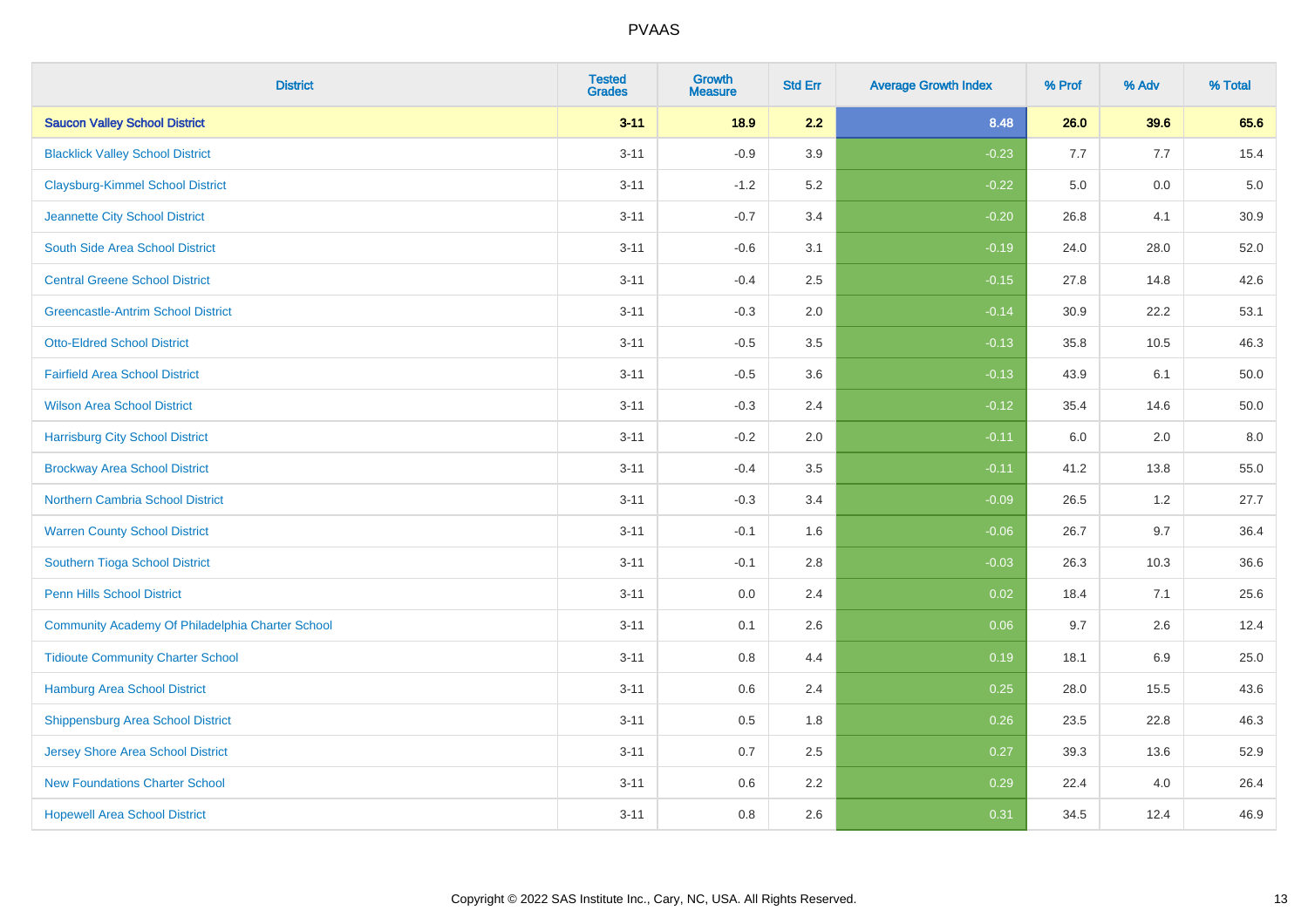| <b>District</b>                                | <b>Tested</b><br><b>Grades</b> | <b>Growth</b><br><b>Measure</b> | <b>Std Err</b> | <b>Average Growth Index</b> | % Prof | % Adv | % Total |
|------------------------------------------------|--------------------------------|---------------------------------|----------------|-----------------------------|--------|-------|---------|
| <b>Saucon Valley School District</b>           | $3 - 11$                       | 18.9                            | 2.2            | 8.48                        | 26.0   | 39.6  | 65.6    |
| <b>North Star School District</b>              | $3 - 11$                       | 1.1                             | 3.3            | 0.34                        | 26.2   | 20.0  | 46.2    |
| <b>Wattsburg Area School District</b>          | $3 - 11$                       | 1.0                             | 2.7            | 0.36                        | 20.4   | 12.4  | 32.7    |
| <b>Upper Adams School District</b>             | $3 - 11$                       | 0.9                             | 2.5            | 0.37                        | 33.0   | 17.0  | 50.0    |
| Pennsylvania Cyber Charter School              | $3 - 11$                       | 0.6                             | 1.5            | 0.37                        | 20.8   | 8.1   | 28.9    |
| <b>Reach Cyber Charter School</b>              | $3 - 11$                       | 1.4                             | 3.6            | 0.40                        | 32.9   | 15.2  | 48.1    |
| <b>Austin Area School District</b>             | $3 - 11$                       | 2.6                             | 6.0            | 0.43                        | 25.0   | 18.8  | 43.8    |
| <b>Brentwood Borough School District</b>       | $3 - 11$                       | 1.3                             | 3.0            | 0.44                        | 20.2   | 16.0  | 36.2    |
| Juniata Valley School District                 | $3 - 11$                       | 1.6                             | 3.2            | 0.51                        | 23.1   | 9.4   | 32.5    |
| Shenango Area School District                  | $3 - 11$                       | 1.7                             | 3.2            | 0.52                        | 41.4   | 13.8  | 55.3    |
| <b>Seneca Valley School District</b>           | $3 - 11$                       | 0.8                             | 1.4            | 0.54                        | 40.6   | 25.2  | 65.8    |
| <b>Oley Valley School District</b>             | $3 - 11$                       | 1.4                             | 2.4            | 0.56                        | 37.4   | 23.9  | 61.4    |
| <b>Upper Moreland Township School District</b> | $3 - 11$                       | 1.1                             | 2.0            | 0.56                        | 24.8   | 26.6  | 51.3    |
| <b>Bensalem Township School District</b>       | $3 - 11$                       | 1.0                             | 1.6            | 0.63                        | 24.3   | 10.7  | 34.9    |
| <b>Springfield School District</b>             | $3 - 11$                       | 1.2                             | 1.7            | 0.69                        | 31.8   | 25.2  | 56.9    |
| <b>Williams Valley School District</b>         | $3 - 11$                       | 2.6                             | 3.7            | 0.69                        | 17.0   | 5.1   | 22.0    |
| <b>Mercer Area School District</b>             | $3 - 11$                       | $2.2\,$                         | 3.1            | 0.70                        | 24.4   | 11.8  | 36.2    |
| <b>Forest Hills School District</b>            | $3 - 11$                       | 1.8                             | 2.5            | 0.71                        | 28.8   | 10.3  | 39.1    |
| <b>Tunkhannock Area School District</b>        | $3 - 11$                       | 1.4                             | 2.0            | 0.71                        | 29.8   | 18.1  | 47.9    |
| <b>School Lane Charter School</b>              | $3 - 11$                       | 2.6                             | 3.6            | 0.72                        | 23.1   | 18.7  | 41.8    |
| <b>Lewisburg Area School District</b>          | $3 - 11$                       | 1.7                             | 2.4            | 0.72                        | 35.9   | 35.9  | 71.8    |
| <b>Penn-Delco School District</b>              | $3 - 11$                       | 1.3                             | 1.8            | 0.75                        | 26.5   | 12.6  | 39.1    |
| <b>Moon Area School District</b>               | $3 - 11$                       | 1.5                             | 1.8            | 0.86                        | 34.5   | 25.5  | 60.0    |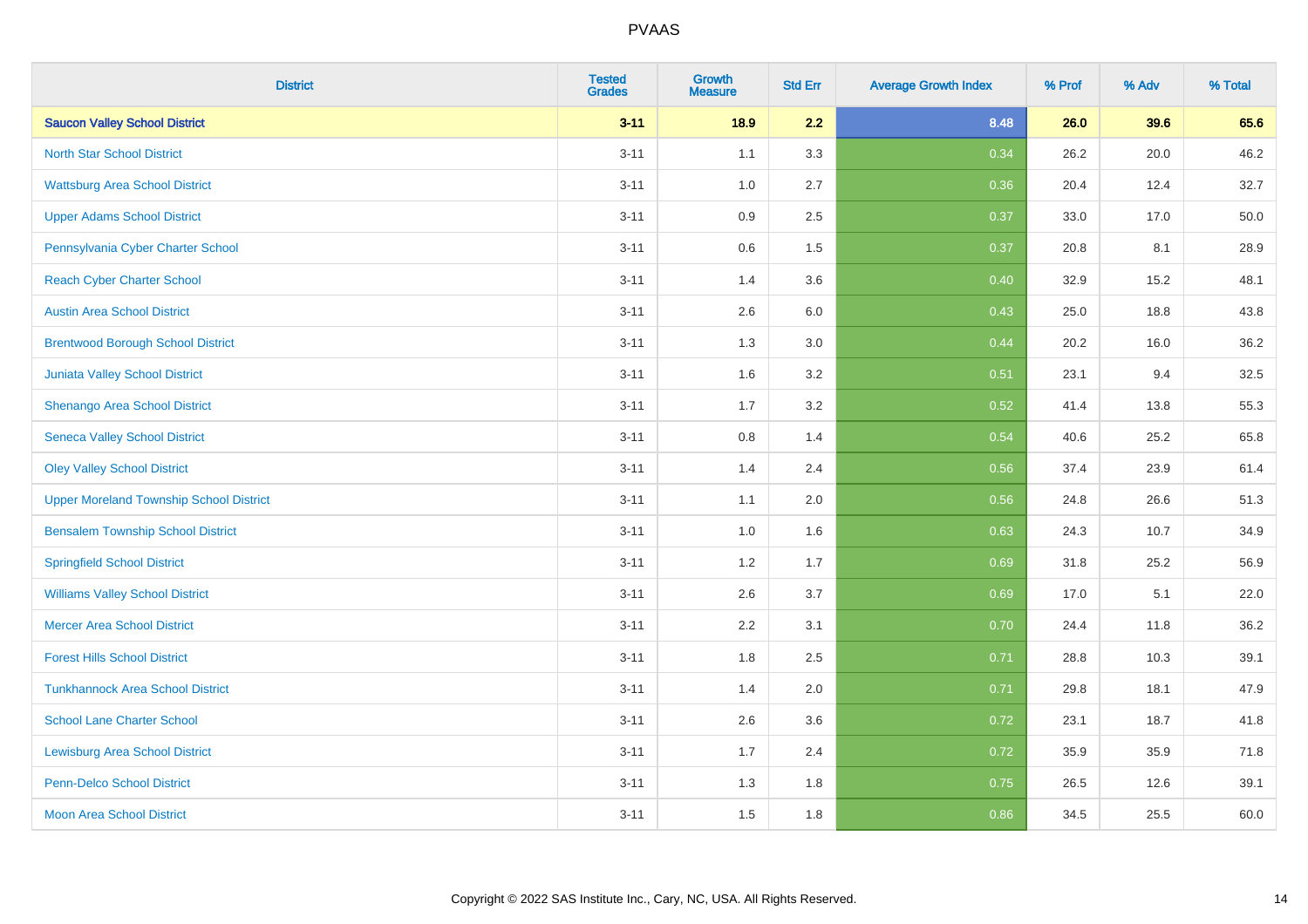| <b>District</b>                           | <b>Tested</b><br><b>Grades</b> | <b>Growth</b><br><b>Measure</b> | <b>Std Err</b> | <b>Average Growth Index</b> | % Prof | % Adv | % Total |
|-------------------------------------------|--------------------------------|---------------------------------|----------------|-----------------------------|--------|-------|---------|
| <b>Saucon Valley School District</b>      | $3 - 11$                       | 18.9                            | 2.2            | 8.48                        | 26.0   | 39.6  | 65.6    |
| <b>Blackhawk School District</b>          | $3 - 11$                       | 2.0                             | 2.3            | 0.87                        | 34.6   | 20.7  | 55.3    |
| Aspira Bilingual Cyber Charter School     | $3 - 11$                       | 5.1                             | 5.8            | 0.87                        | 4.8    | 0.0   | 4.8     |
| Hope For Hyndman Charter School           | $3 - 11$                       | 5.1                             | 5.8            | 0.88                        | 14.3   | 7.1   | 21.4    |
| <b>Clarion Area School District</b>       | $3 - 11$                       | 3.2                             | 3.7            | 0.88                        | 31.7   | 13.3  | 45.0    |
| West Jefferson Hills School District      | $3 - 11$                       | 1.9                             | 1.9            | 0.99                        | 34.8   | 27.3  | 62.1    |
| <b>Galeton Area School District</b>       | $3 - 11$                       | 5.4                             | 5.4            | $1.01$                      | 33.3   | 22.2  | 55.6    |
| <b>Sharpsville Area School District</b>   | $3 - 11$                       | 3.8                             | 3.7            | 1.04                        | 41.1   | 23.2  | 64.3    |
| <b>Bermudian Springs School District</b>  | $3 - 11$                       | 2.5                             | 2.4            | 1.05                        | 31.8   | 23.5  | 55.3    |
| <b>Haverford Township School District</b> | $3 - 11$                       | 1.4                             | 1.4            | 1.05                        | 36.7   | 26.3  | 63.0    |
| <b>Athens Area School District</b>        | $3 - 11$                       | 2.6                             | 2.3            | 1.11                        | 34.9   | 12.3  | 47.3    |
| <b>Esperanza Cyber Charter School</b>     | $3 - 11$                       | 7.1                             | 6.1            | 1.15                        | 8.8    | 2.9   | 11.8    |
| <b>Solanco School District</b>            | $3 - 11$                       | 2.2                             | 1.8            | 1.18                        | 27.2   | 15.0  | 42.3    |
| Johnsonburg Area School District          | $3 - 11$                       | $5.0\,$                         | 3.9            | 1.27                        | 35.5   | 11.8  | 47.4    |
| Pennsylvania Virtual Charter School       | $3 - 11$                       | 4.4                             | 3.4            | 1.31                        | 29.8   | 21.2  | 51.0    |
| <b>Ringgold School District</b>           | $3 - 11$                       | 2.9                             | 2.2            | 1.32                        | 23.8   | 13.3  | 37.1    |
| <b>Keystone School District</b>           | $3 - 11$                       | 7.8                             | 5.7            | 1.37                        | 35.0   | 45.0  | 80.0    |
| Philipsburg-Osceola Area School District  | $3 - 11$                       | 4.1                             | 3.0            | 1.37                        | 22.5   | 16.2  | 38.8    |
| <b>Western Wayne School District</b>      | $3 - 11$                       | 3.6                             | 2.6            | 1.39                        | 30.8   | 16.2  | 47.0    |
| <b>Midd-West School District</b>          | $3 - 11$                       | 3.6                             | 2.6            | 1.42                        | 28.6   | 25.0  | 53.6    |
| <b>Conestoga Valley School District</b>   | $3 - 11$                       | 2.4                             | 1.7            | 1.43                        | 35.0   | 23.5  | 58.5    |
| <b>Gateway School District</b>            | $3 - 11$                       | 3.1                             | 2.0            | 1.55                        | 35.7   | 18.5  | 54.2    |
| <b>Fort Leboeuf School District</b>       | $3 - 11$                       | 3.5                             | 2.2            | 1.58                        | 32.0   | 16.8  | 48.8    |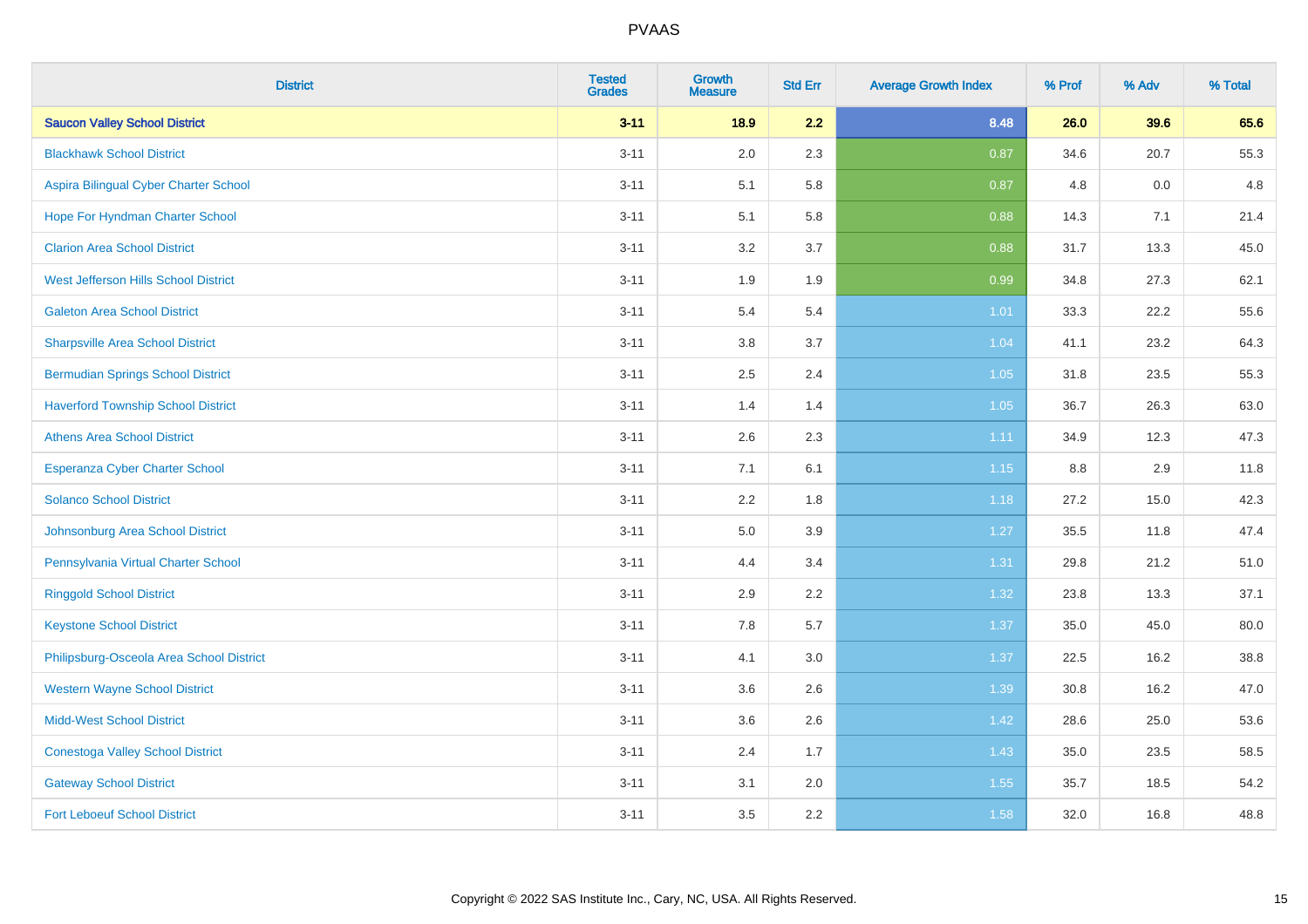| <b>District</b>                                | <b>Tested</b><br><b>Grades</b> | <b>Growth</b><br><b>Measure</b> | <b>Std Err</b> | <b>Average Growth Index</b> | % Prof | % Adv | % Total |
|------------------------------------------------|--------------------------------|---------------------------------|----------------|-----------------------------|--------|-------|---------|
| <b>Saucon Valley School District</b>           | $3 - 11$                       | 18.9                            | 2.2            | 8.48                        | 26.0   | 39.6  | 65.6    |
| <b>Salisbury Township School District</b>      | $3 - 11$                       | 5.8                             | 3.6            | 1.62                        | 24.4   | 12.6  | 37.0    |
| <b>Halifax Area School District</b>            | $3 - 11$                       | 5.8                             | 3.5            | 1.64                        | 32.1   | 18.9  | 50.9    |
| <b>Penn-Trafford School District</b>           | $3 - 11$                       | 2.9                             | 1.8            | 1.68                        | 46.3   | 26.2  | 72.5    |
| <b>Port Allegany School District</b>           | $3 - 11$                       | 6.5                             | 3.7            | 1.74                        | 26.4   | 11.3  | 37.7    |
| Mt Lebanon School District                     | $3 - 11$                       | 2.4                             | 1.3            | 1.79                        | 39.3   | 37.4  | 76.8    |
| Leechburg Area School District                 | $3 - 11$                       | $7.0\,$                         | 3.9            | 1.79                        | 37.7   | 4.9   | 42.6    |
| <b>Sayre Area School District</b>              | $3 - 11$                       | 5.8                             | 3.2            | 1.81                        | 30.3   | 21.0  | 51.3    |
| <b>Perkiomen Valley School District</b>        | $3 - 11$                       | 2.7                             | 1.5            | 1.83                        | 35.0   | 25.3  | 60.3    |
| <b>United School District</b>                  | $3 - 11$                       | $6.3\,$                         | 3.3            | 1.89                        | 38.8   | 16.3  | 55.0    |
| <b>Eastern Lebanon County School District</b>  | $3 - 11$                       | 4.0                             | 2.1            | 1.89                        | 23.5   | 11.5  | 35.0    |
| <b>Spring Grove Area School District</b>       | $3 - 11$                       | 3.9                             | 2.0            | 1.90                        | 30.0   | 23.0  | 53.0    |
| South Middleton School District                | $3 - 11$                       | 4.4                             | 2.2            | 1.95                        | 31.1   | 16.4  | 47.5    |
| <b>Keystone Central School District</b>        | $3 - 11$                       | 3.6                             | 1.8            | 2.04                        | 27.1   | 14.6  | 41.8    |
| Northampton Area School District               | $3 - 11$                       | 3.2                             | 1.5            | 2.05                        | 29.8   | 17.9  | 47.7    |
| Northeastern York School District              | $3 - 11$                       | 3.8                             | 1.8            | 2.11                        | 32.7   | 21.0  | 53.7    |
| <b>Muncy School District</b>                   | $3 - 11$                       | 6.9                             | 3.3            | 2.12                        | 37.6   | 18.8  | 56.4    |
| <b>Brookville Area School District</b>         | $3 - 11$                       | $6.8\,$                         | 3.1            | 2.19                        | 46.1   | 14.6  | 60.7    |
| <b>Mastery Charter School - Hardy Williams</b> | $3 - 11$                       | 6.6                             | 3.0            | 2.21                        | 24.7   | 1.2   | 25.9    |
| <b>Blue Ridge School District</b>              | $3 - 11$                       | 8.3                             | 3.7            | 2.24                        | 29.6   | 9.3   | 38.9    |
| East Pennsboro Area School District            | $3 - 11$                       | 4.8                             | 2.1            | 2.26                        | 36.8   | 16.9  | 53.7    |
| <b>Brandywine Heights Area School District</b> | $3 - 11$                       | 5.8                             | 2.6            | 2.27                        | 27.7   | 28.6  | 56.2    |
| Huntingdon Area School District                | $3 - 11$                       | 5.8                             | 2.6            | 2.28                        | 27.8   | 17.4  | 45.2    |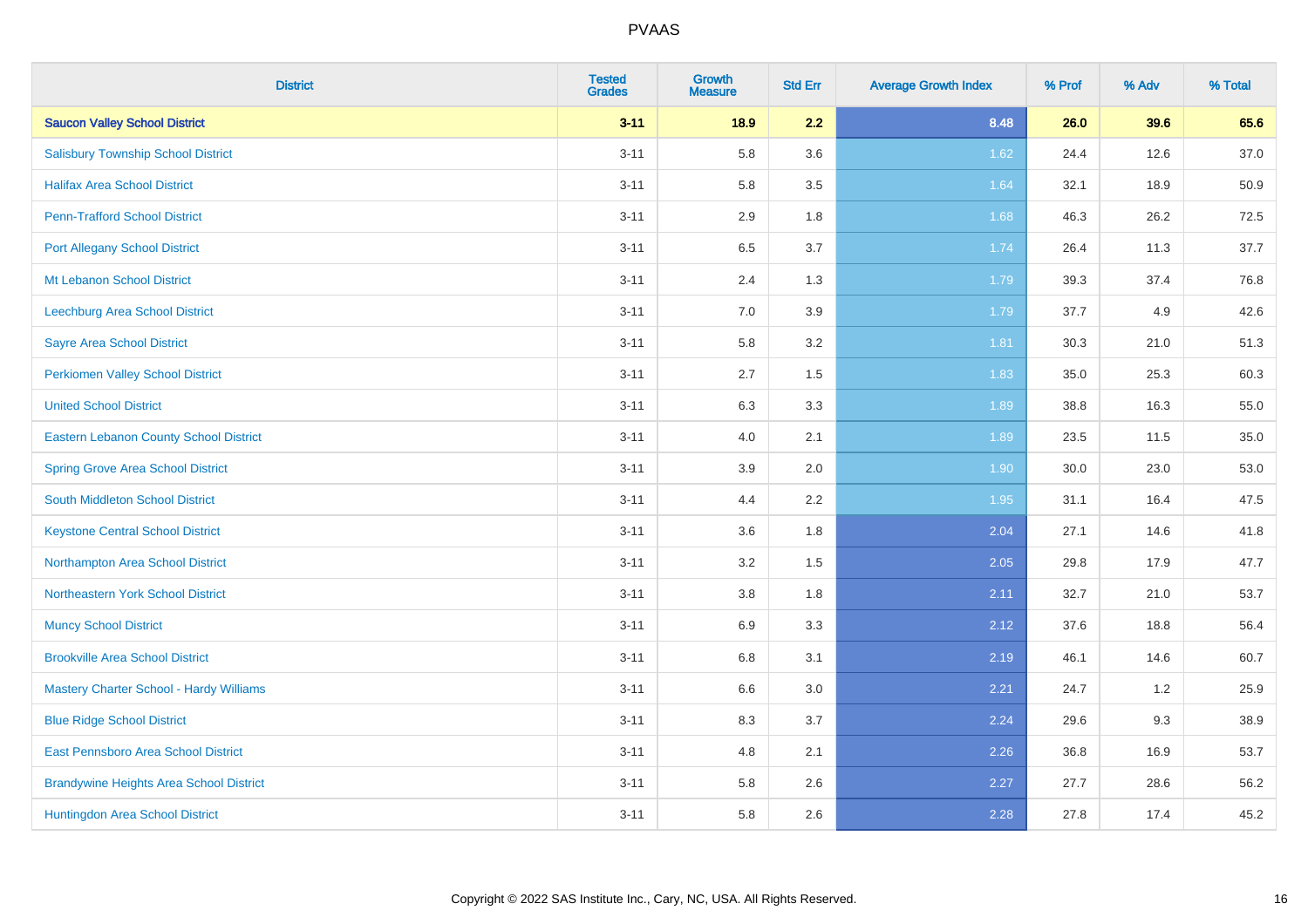| <b>District</b>                           | <b>Tested</b><br><b>Grades</b> | <b>Growth</b><br><b>Measure</b> | <b>Std Err</b> | <b>Average Growth Index</b> | % Prof | % Adv | % Total |
|-------------------------------------------|--------------------------------|---------------------------------|----------------|-----------------------------|--------|-------|---------|
| <b>Saucon Valley School District</b>      | $3 - 11$                       | 18.9                            | 2.2            | 8.48                        | 26.0   | 39.6  | 65.6    |
| <b>Red Lion Area School District</b>      | $3 - 11$                       | 4.5                             | 1.9            | 2.31                        | 32.3   | 21.5  | 53.8    |
| <b>Bentworth School District</b>          | $3 - 11$                       | 7.0                             | 3.0            | 2.36                        | 26.6   | 17.0  | 43.6    |
| <b>Homer-Center School District</b>       | $3 - 11$                       | 8.8                             | 3.5            | 2.53                        | 38.0   | 17.7  | 55.8    |
| <b>Palisades School District</b>          | $3 - 11$                       | 7.7                             | 2.9            | 2.66                        | 27.8   | 20.3  | 48.1    |
| <b>Bedford Area School District</b>       | $3 - 11$                       | 6.4                             | 2.4            | 2.68                        | 31.0   | 20.6  | 51.6    |
| Saint Marys Area School District          | $3 - 11$                       | 6.0                             | 2.2            | 2.69                        | 35.4   | 18.3  | 53.7    |
| <b>Crawford Central School District</b>   | $3 - 11$                       | 5.7                             | 2.1            | 2.71                        | 26.4   | 15.8  | 42.1    |
| <b>Great Valley School District</b>       | $3 - 11$                       | 5.4                             | 2.0            | 2.77                        | 33.8   | 33.5  | 67.3    |
| <b>Canton Area School District</b>        | $3 - 11$                       | 8.4                             | 2.9            | 2.92                        | 13.8   | 23.0  | 36.8    |
| <b>Bald Eagle Area School District</b>    | $3 - 11$                       | 7.6                             | 2.5            | 3.00                        | 31.6   | 15.6  | 47.3    |
| <b>Line Mountain School District</b>      | $3 - 11$                       | 11.7                            | 3.9            | 3.01                        | 40.4   | 42.3  | 82.7    |
| <b>Lower Dauphin School District</b>      | $3 - 11$                       | 5.3                             | 1.8            | 3.03                        | 30.6   | 26.8  | 57.5    |
| <b>Upper Perkiomen School District</b>    | $3 - 11$                       | 5.7                             | 1.9            | 3.04                        | 25.4   | 19.9  | 45.4    |
| <b>Greenwood School District</b>          | $3 - 11$                       | 11.3                            | 3.6            | 3.14                        | 31.2   | 32.8  | 63.9    |
| <b>Avon Grove Charter School</b>          | $3 - 11$                       | 9.8                             | 3.1            | 3.18                        | 32.4   | 26.0  | 58.4    |
| <b>Penncrest School District</b>          | $3 - 11$                       | 6.0                             | 1.9            | 3.24                        | 31.1   | 16.9  | 48.0    |
| <b>Upper Dauphin Area School District</b> | $3 - 11$                       | 16.5                            | 5.1            | 3.26                        | 37.5   | 26.8  | 64.3    |
| <b>Steel Valley School District</b>       | $3 - 11$                       | 11.1                            | 3.3            | 3.33                        | 34.8   | 10.1  | 44.9    |
| South Fayette Township School District    | $3 - 11$                       | 6.0                             | 1.8            | 3.33                        | 32.2   | 38.3  | 70.5    |
| <b>Bellefonte Area School District</b>    | $3 - 11$                       | 6.7                             | 2.0            | 3.34                        | 28.8   | 21.5  | 50.2    |
| <b>Conrad Weiser Area School District</b> | $3 - 11$                       | 7.1                             | 2.1            | 3.34                        | 28.2   | 14.4  | 42.6    |
| <b>Wilmington Area School District</b>    | $3 - 11$                       | 11.1                            | 3.3            | 3.37                        | 29.8   | 26.2  | 56.0    |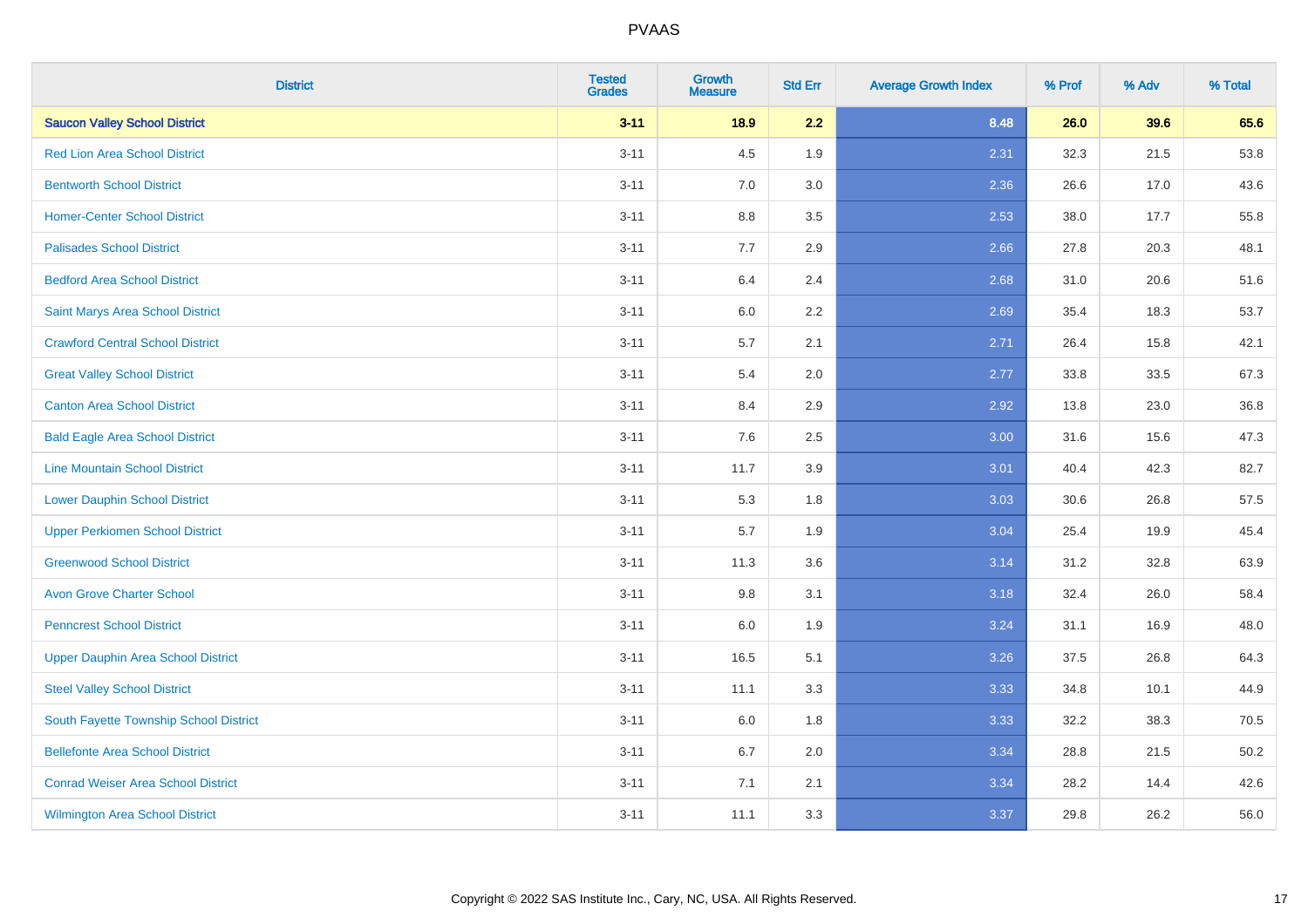| <b>District</b>                                | <b>Tested</b><br><b>Grades</b> | <b>Growth</b><br><b>Measure</b> | <b>Std Err</b> | <b>Average Growth Index</b> | % Prof | % Adv | % Total |
|------------------------------------------------|--------------------------------|---------------------------------|----------------|-----------------------------|--------|-------|---------|
| <b>Saucon Valley School District</b>           | $3 - 11$                       | 18.9                            | 2.2            | 8.48                        | 26.0   | 39.6  | 65.6    |
| <b>Fairview School District</b>                | $3 - 11$                       | 8.3                             | 2.4            | 3.43                        | 41.9   | 34.9  | 76.7    |
| <b>North Pocono School District</b>            | $3 - 11$                       | 13.1                            | 3.7            | 3.54                        | 31.4   | 33.3  | 64.7    |
| <b>York Suburban School District</b>           | $3 - 11$                       | 7.4                             | 2.1            | 3.55                        | 24.9   | 31.2  | 56.1    |
| Oil City Area School District                  | $3 - 11$                       | 8.6                             | 2.4            | 3.56                        | 29.1   | 13.1  | 42.2    |
| <b>Reading School District</b>                 | $3 - 11$                       | 4.3                             | 1.2            | 3.71                        | 16.8   | 6.0   | 22.8    |
| <b>Spring Cove School District</b>             | $3 - 11$                       | 9.1                             | 2.4            | 3.77                        | 31.8   | 25.4  | 57.1    |
| <b>Hampton Township School District</b>        | $3 - 11$                       | 7.4                             | 2.0            | 3.79                        | 37.9   | 39.2  | 77.0    |
| <b>Hazleton Area School District</b>           | $3 - 11$                       | 6.0                             | 1.6            | 3.85                        | 20.5   | 9.0   | 29.5    |
| <b>Warrior Run School District</b>             | $3 - 11$                       | 10.5                            | 2.7            | 3.86                        | 34.1   | 16.8  | 50.9    |
| <b>Dallas School District</b>                  | $3 - 11$                       | 8.1                             | 2.1            | 3.87                        | 32.4   | 22.4  | 54.8    |
| <b>Phoenixville Area School District</b>       | $3 - 11$                       | 7.3                             | 1.8            | 3.96                        | 32.3   | 27.6  | 59.8    |
| <b>Abington Heights School District</b>        | $3 - 11$                       | $6.7\,$                         | 1.7            | 4.00                        | 33.8   | 31.7  | 65.5    |
| Downingtown Area School District               | $3 - 11$                       | 4.4                             | 1.1            | 4.06                        | 30.1   | 32.0  | 62.2    |
| <b>Ephrata Area School District</b>            | $3 - 11$                       | 6.8                             | 1.7            | 4.08                        | 31.6   | 17.1  | 48.8    |
| <b>Valley View School District</b>             | $3 - 11$                       | 9.3                             | 2.2            | 4.18                        | 26.6   | 23.1  | 49.7    |
| <b>Laurel School District</b>                  | $3 - 11$                       | 13.0                            | 3.1            | 4.19                        | 30.3   | 15.7  | 46.1    |
| Pennsylvania Leadership Charter School         | $3 - 11$                       | 8.0                             | 1.9            | 4.22                        | 33.1   | 27.8  | 60.9    |
| <b>Wallenpaupack Area School District</b>      | $3 - 11$                       | $8.8\,$                         | 2.1            | 4.28                        | 28.5   | 18.9  | 47.4    |
| <b>Coudersport Area School District</b>        | $3 - 11$                       | 14.8                            | 3.4            | 4.33                        | 34.7   | 28.0  | 62.7    |
| <b>Lower Moreland Township School District</b> | $3 - 11$                       | 8.7                             | 2.0            | 4.35                        | 38.2   | 33.2  | 71.4    |
| <b>Pennsbury School District</b>               | $3 - 11$                       | 5.6                             | 1.3            | 4.38                        | 37.7   | 27.7  | 65.4    |
| Northern York County School District           | $3 - 11$                       | 8.4                             | 1.8            | 4.63                        | 24.3   | 23.1  | 47.4    |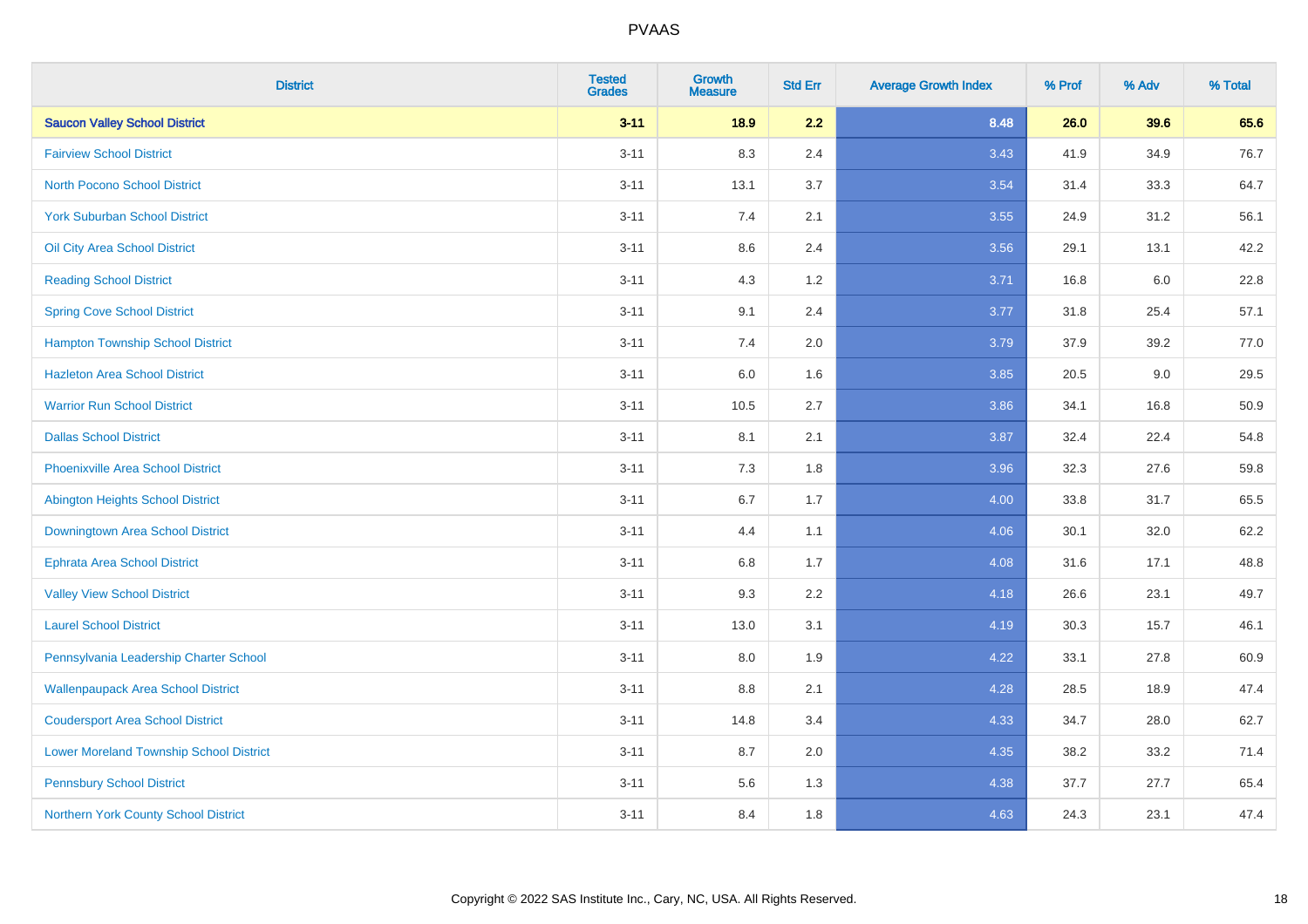| <b>District</b>                              | <b>Tested</b><br><b>Grades</b> | <b>Growth</b><br><b>Measure</b> | <b>Std Err</b> | <b>Average Growth Index</b> | % Prof | % Adv | % Total |
|----------------------------------------------|--------------------------------|---------------------------------|----------------|-----------------------------|--------|-------|---------|
| <b>Saucon Valley School District</b>         | $3 - 11$                       | 18.9                            | 2.2            | 8.48                        | 26.0   | 39.6  | 65.6    |
| <b>Stroudsburg Area School District</b>      | $3 - 11$                       | 7.5                             | 1.6            | 4.70                        | 30.4   | 18.3  | 48.7    |
| <b>West Perry School District</b>            | $3 - 11$                       | 11.0                            | 2.3            | 4.76                        | 26.9   | 20.5  | 47.4    |
| <b>Lakeland School District</b>              | $3 - 11$                       | 13.3                            | 2.8            | 4.80                        | 22.2   | 21.2  | 43.4    |
| <b>Penn Manor School District</b>            | $3 - 11$                       | 7.1                             | 1.5            | 4.82                        | 26.7   | 20.5  | 47.2    |
| <b>Iroquois School District</b>              | $3 - 11$                       | 13.6                            | 2.8            | 4.83                        | 33.3   | 16.0  | 49.4    |
| <b>Lehighton Area School District</b>        | $3 - 11$                       | 11.4                            | 2.4            | 4.84                        | 30.5   | 24.9  | 55.3    |
| <b>Belle Vernon Area School District</b>     | $3 - 11$                       | 11.1                            | 2.3            | 4.88                        | 31.6   | 25.4  | 57.1    |
| <b>Quaker Valley School District</b>         | $3 - 11$                       | 12.2                            | 2.5            | 4.90                        | 39.5   | 26.4  | 65.9    |
| <b>Berlin Brothersvalley School District</b> | $3 - 11$                       | 19.6                            | 4.0            | 4.93                        | 28.3   | 41.3  | 69.6    |
| <b>West Branch Area School District</b>      | $3 - 11$                       | 17.0                            | 3.3            | 5.20                        | 47.1   | 19.1  | 66.2    |
| <b>Cornwall-Lebanon School District</b>      | $3 - 11$                       | 8.2                             | 1.6            | 5.24                        | 28.0   | 20.5  | 48.6    |
| Lake-Lehman School District                  | $3 - 11$                       | 14.9                            | 2.8            | 5.34                        | 25.8   | 22.5  | 48.3    |
| <b>Pine-Richland School District</b>         | $3 - 11$                       | 9.3                             | 1.7            | 5.56                        | 42.3   | 35.8  | 78.1    |
| <b>Pequea Valley School District</b>         | $3 - 11$                       | 18.0                            | 3.1            | 5.74                        | 29.2   | 37.5  | 66.7    |
| <b>Harbor Creek School District</b>          | $3 - 11$                       | 13.4                            | 2.3            | 5.80                        | 34.5   | 40.7  | 75.2    |
| <b>Punxsutawney Area School District</b>     | $3 - 11$                       | 15.8                            | 2.7            | 5.83                        | 18.6   | 29.0  | 47.6    |
| <b>Indiana Area School District</b>          | $3 - 11$                       | 12.0                            | 2.0            | 5.98                        | 30.0   | 30.4  | 60.3    |
| <b>Agora Cyber Charter School</b>            | $3 - 11$                       | 14.6                            | 2.4            | 6.03                        | 24.7   | 19.5  | 44.2    |
| <b>Franklin Regional School District</b>     | $3 - 11$                       | 11.3                            | 1.8            | 6.13                        | 30.0   | 35.0  | 65.0    |
| <b>Tuscarora School District</b>             | $3 - 11$                       | 13.4                            | 2.2            | 6.20                        | 37.1   | 26.3  | 63.4    |
| <b>Armstrong School District</b>             | $3 - 11$                       | 9.8                             | 1.6            | 6.22                        | 32.8   | 24.6  | 57.4    |
| <b>Cocalico School District</b>              | $3 - 11$                       | 12.3                            | 1.9            | 6.48                        | 28.2   | 32.3  | 60.5    |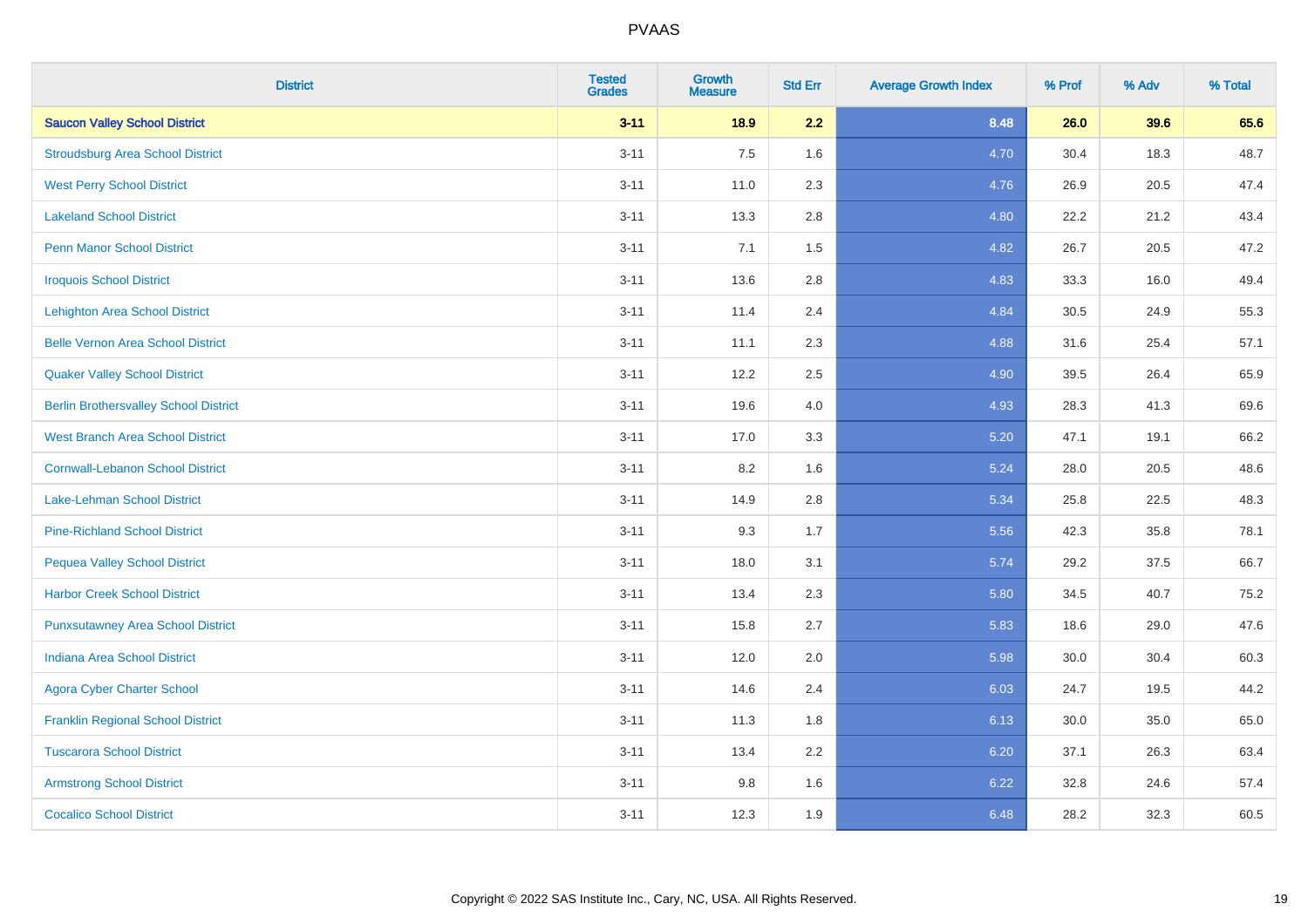| <b>District</b>                               | <b>Tested</b><br><b>Grades</b> | <b>Growth</b><br><b>Measure</b> | <b>Std Err</b> | <b>Average Growth Index</b> | % Prof | % Adv | % Total |
|-----------------------------------------------|--------------------------------|---------------------------------|----------------|-----------------------------|--------|-------|---------|
| <b>Saucon Valley School District</b>          | $3 - 11$                       | 18.9                            | 2.2            | 8.48                        | 26.0   | 39.6  | 65.6    |
| <b>Manheim Central School District</b>        | $3 - 11$                       | 12.8                            | 2.0            | 6.52                        | 27.8   | 35.4  | 63.2    |
| <b>Neshaminy School District</b>              | $3 - 11$                       | 8.6                             | 1.3            | 6.56                        | 31.3   | 23.9  | 55.2    |
| <b>Millcreek Township School District</b>     | $3 - 11$                       | 9.1                             | 1.4            | 6.61                        | 34.5   | 30.1  | 64.6    |
| <b>Methacton School District</b>              | $3 - 11$                       | 11.0                            | 1.6            | 6.94                        | 36.0   | 33.6  | 69.6    |
| <b>Whitehall-Coplay School District</b>       | $3 - 11$                       | 11.8                            | 1.7            | 7.06                        | 32.3   | 21.7  | 54.0    |
| <b>Upper Merion Area School District</b>      | $3 - 11$                       | 14.0                            | 2.0            | 7.15                        | 34.4   | 32.6  | 67.0    |
| <b>Danville Area School District</b>          | $3 - 11$                       | 18.4                            | 2.6            | 7.19                        | 32.0   | 46.1  | 78.1    |
| <b>Mountain View School District</b>          | $3 - 11$                       | 24.2                            | 3.4            | 7.20                        | 45.8   | 37.3  | 83.0    |
| <b>East Penn School District</b>              | $3 - 11$                       | 8.9                             | 1.2            | 7.61                        | 32.8   | 26.4  | 59.2    |
| <b>Mifflin County School District</b>         | $3 - 11$                       | 12.3                            | 1.6            | 7.69                        | 35.1   | 15.1  | 50.3    |
| <b>Upper Saint Clair School District</b>      | $3 - 11$                       | 13.8                            | 1.8            | 7.86                        | 32.2   | 44.5  | 76.7    |
| <b>Peters Township School District</b>        | $3 - 11$                       | 14.1                            | 1.7            | 8.16                        | 35.2   | 41.6  | 76.8    |
| <b>Saucon Valley School District</b>          | $3 - 11$                       | 18.9                            | 2.2            | 8.48                        | 26.0   | 39.6  | 65.6    |
| Southern York County School District          | $3 - 11$                       | 15.5                            | 1.8            | 8.48                        | 37.6   | 29.2  | 66.8    |
| <b>Marple Newtown School District</b>         | $3 - 11$                       | 20.6                            | 2.3            | 8.95                        | 31.1   | 42.7  | 73.8    |
| Palmyra Area School District                  | $3 - 11$                       | 16.2                            | 1.8            | 9.02                        | 38.8   | 34.0  | 72.8    |
| <b>Unionville-Chadds Ford School District</b> | $3 - 11$                       | 15.8                            | 1.7            | 9.12                        | 31.2   | 48.0  | 79.2    |
| <b>Wayne Highlands School District</b>        | $3 - 11$                       | 22.5                            | 2.5            | 9.16                        | 33.8   | 40.4  | 74.2    |
| Fox Chapel Area School District               | $3 - 11$                       | 17.6                            | 1.9            | 9.47                        | 22.9   | 52.0  | 74.9    |
| <b>Delaware Valley School District</b>        | $3 - 11$                       | 15.7                            | 1.6            | 9.62                        | 36.7   | 32.1  | 68.8    |
| New Hope-Solebury School District             | $3 - 11$                       | 28.8                            | 2.9            | 9.77                        | 31.6   | 50.0  | 81.6    |
| <b>Hempfield School District</b>              | $3 - 11$                       | 13.4                            | 1.3            | 10.53                       | 29.9   | 36.8  | 66.7    |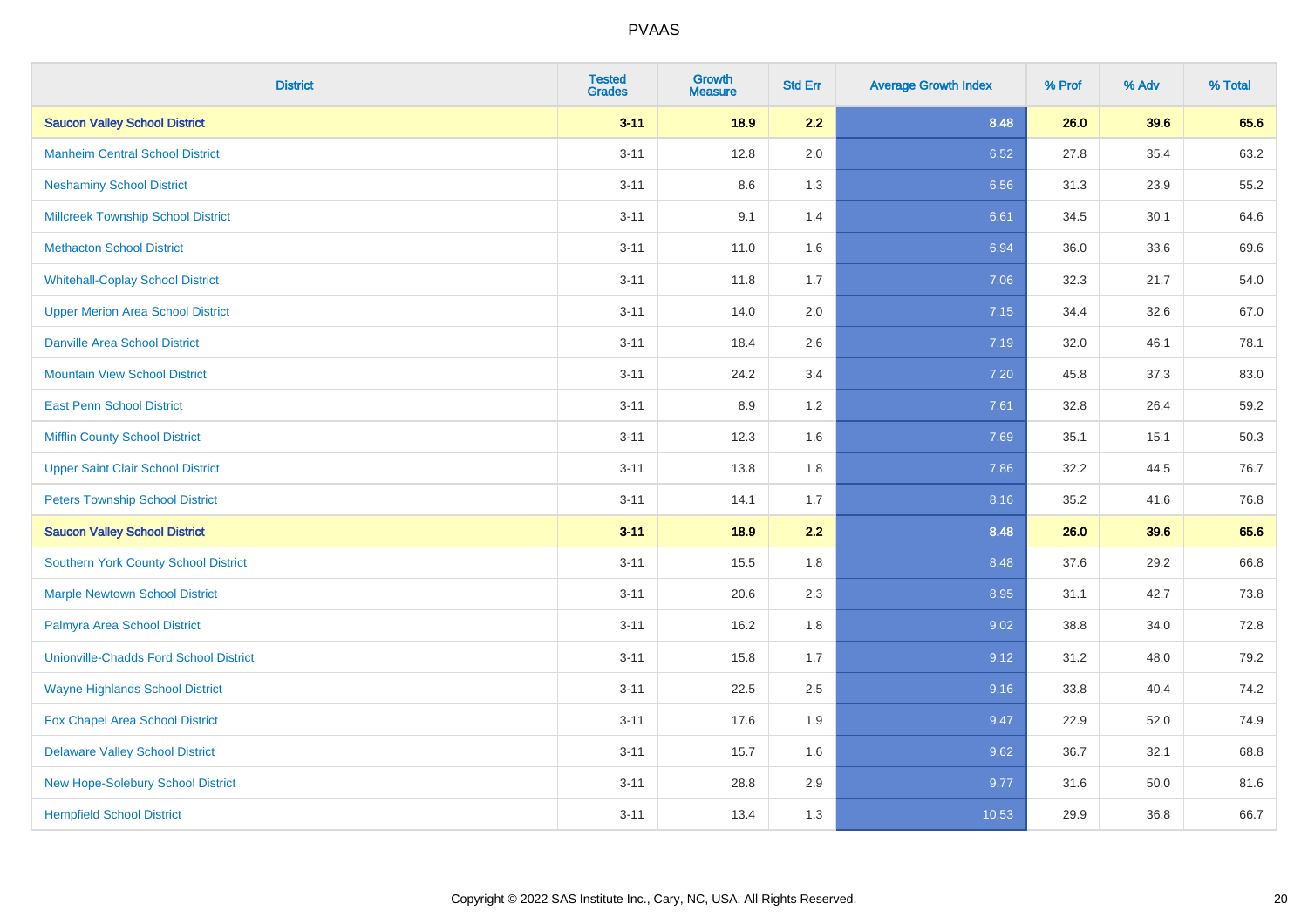| <b>District</b>                           | <b>Tested</b><br><b>Grades</b> | <b>Growth</b><br><b>Measure</b> | <b>Std Err</b> | <b>Average Growth Index</b> | % Prof | % Adv | % Total |
|-------------------------------------------|--------------------------------|---------------------------------|----------------|-----------------------------|--------|-------|---------|
| <b>Saucon Valley School District</b>      | $3 - 11$                       | 18.9                            | 2.2            | 8.48                        | 26.0   | 39.6  | 65.6    |
| <b>Warwick School District</b>            | $3 - 11$                       | 21.7                            | 1.8            | 11.76                       | 27.7   | 36.3  | 64.0    |
| <b>Littlestown Area School District</b>   | $3 - 11$                       | 28.7                            | 2.4            | 11.83                       | 38.4   | 29.3  | 67.7    |
| <b>Council Rock School District</b>       | $3 - 11$                       | 13.5                            | 1.1            | 12.27                       | 32.0   | 35.4  | 67.4    |
| <b>Souderton Area School District</b>     | $3 - 11$                       | 18.5                            | 1.4            | 12.86                       | 39.2   | 31.2  | 70.4    |
| <b>Colonial School District</b>           | $3 - 11$                       | 22.1                            | 1.6            | 13.55                       | 27.2   | 43.5  | 70.6    |
| <b>Spring-Ford Area School District</b>   | $3 - 11$                       | 16.6                            | 1.2            | 14.02                       | 30.4   | 45.3  | 75.7    |
| <b>Dallastown Area School District</b>    | $3 - 11$                       | 19.9                            | 1.4            | 14.14                       | 36.8   | 34.2  | 71.0    |
| <b>North Allegheny School District</b>    | $3 - 11$                       | 18.0                            | 1.3            | 14.25                       | 30.5   | 42.9  | 73.4    |
| <b>Lower Merion School District</b>       | $3 - 11$                       | 18.9                            | 1.2            | 15.42                       | 29.4   | 48.6  | 78.0    |
| <b>North Penn School District</b>         | $3 - 11$                       | 17.6                            | 1.0            | 17.53                       | 30.8   | 35.7  | 66.4    |
| <b>Central Bucks School District</b>      | $3 - 11$                       | 15.5                            | 0.9            | 17.94                       | 34.8   | 41.4  | 76.2    |
| <b>State College Area School District</b> | $3 - 11$                       | 24.5                            | 1.3            | 18.59                       | 31.9   | 46.9  | 78.8    |
| Norristown Area School District           | $3 - 12$                       | $-25.4$                         | 1.7            | $-15.35$                    | 10.6   | 1.8   | 12.4    |
| Philadelphia City School District         | $3 - 12$                       | $-7.8$                          | 0.6            | $-13.43$                    | 16.4   | 6.5   | 22.9    |
| <b>Allentown City School District</b>     | $3 - 12$                       | $-16.9$                         | 1.4            | $-12.37$                    | 5.9    | 0.4   | 6.3     |
| <b>York City School District</b>          | $3 - 12$                       | $-17.7$                         | 1.8            | $-10.05$                    | 3.2    | 0.7   | 3.9     |
| Ambridge Area School District             | $3 - 12$                       | $-19.4$                         | 2.5            | $-7.64$                     | 23.2   | 5.6   | 28.9    |
| <b>Lancaster School District</b>          | $3 - 12$                       | $-10.0$                         | 1.4            | $-7.22$                     | 9.0    | 3.9   | 12.8    |
| <b>Hempfield Area School District</b>     | $3 - 12$                       | $-10.2$                         | 1.6            | $-6.37$                     | 28.1   | 19.2  | 47.3    |
| <b>New Castle Area School District</b>    | $3 - 12$                       | $-13.6$                         | 2.3            | $-5.99$                     | 17.6   | 2.0   | 19.5    |
| <b>West Mifflin Area School District</b>  | $3 - 12$                       | $-11.9$                         | 2.5            | $-4.77$                     | 15.9   | 4.0   | 19.9    |
| <b>Interboro School District</b>          | $3 - 12$                       | $-8.4$                          | 2.0            | $-4.27$                     | 27.6   | 6.4   | 34.1    |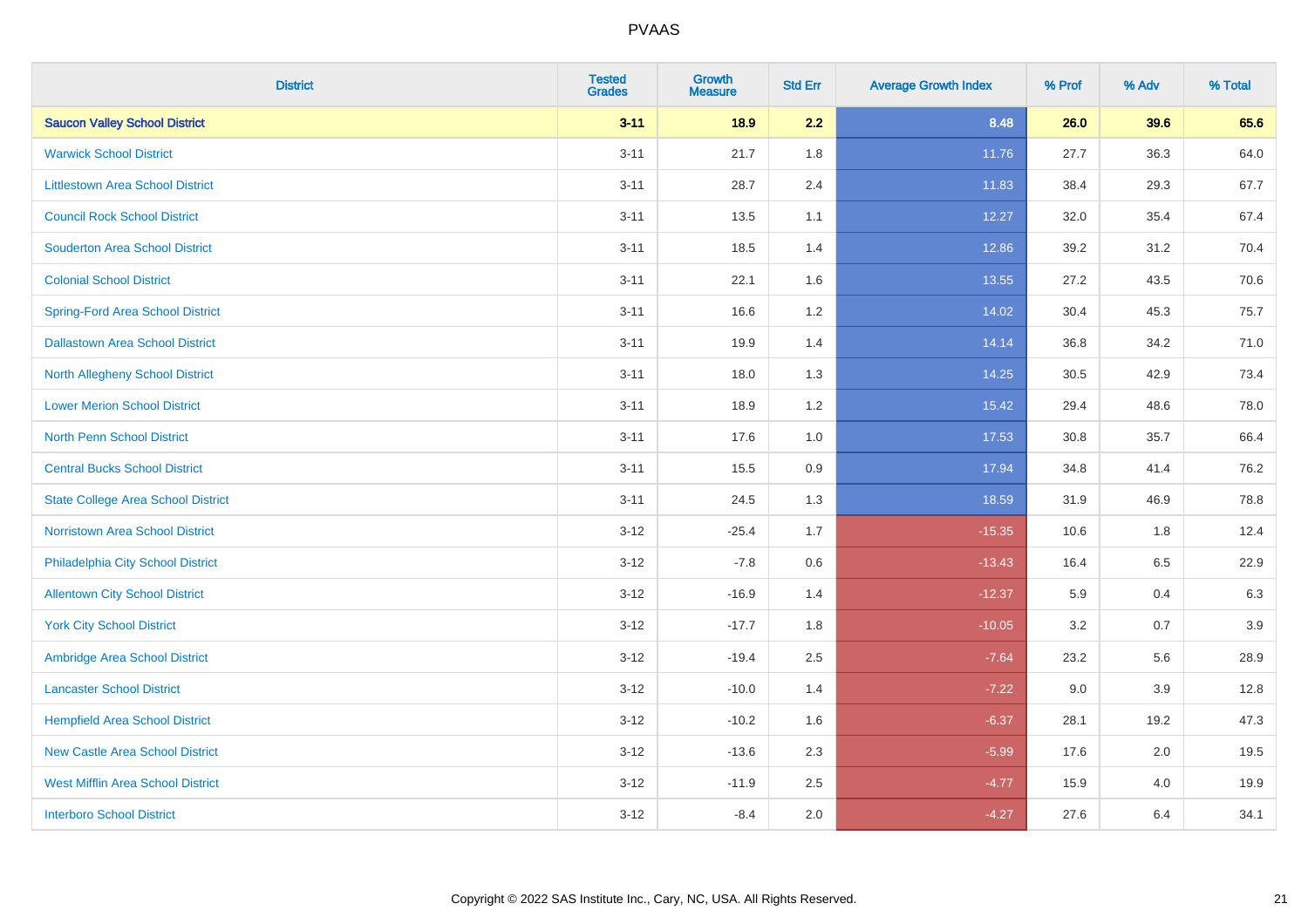| <b>District</b>                                        | <b>Tested</b><br><b>Grades</b> | <b>Growth</b><br><b>Measure</b> | <b>Std Err</b> | <b>Average Growth Index</b> | % Prof | % Adv | % Total |
|--------------------------------------------------------|--------------------------------|---------------------------------|----------------|-----------------------------|--------|-------|---------|
| <b>Saucon Valley School District</b>                   | $3 - 11$                       | 18.9                            | 2.2            | 8.48                        | 26.0   | 39.6  | 65.6    |
| <b>Panther Valley School District</b>                  | $3 - 12$                       | $-13.3$                         | 3.2            | $-4.10$                     | 31.5   | 4.1   | 35.6    |
| <b>Scranton School District</b>                        | $3 - 12$                       | $-10.1$                         | 2.5            | $-4.04$                     | 20.0   | 7.7   | 27.7    |
| <b>Tussey Mountain School District</b>                 | $3 - 12$                       | $-13.0$                         | 3.3            | $-3.93$                     | 11.1   | 3.2   | 14.3    |
| <b>Grove City Area School District</b>                 | $3 - 12$                       | $-8.8$                          | 2.3            | $-3.89$                     | 25.6   | 16.4  | 42.0    |
| <b>Old Forge School District</b>                       | $3 - 12$                       | $-11.3$                         | 3.1            | $-3.62$                     | 28.6   | 13.2  | 41.8    |
| <b>West York Area School District</b>                  | $3 - 12$                       | $-9.8$                          | 2.7            | $-3.57$                     | 21.9   | 10.9  | 32.8    |
| Montoursville Area School District                     | $3 - 12$                       | $-8.4$                          | 2.6            | $-3.17$                     | 38.8   | 18.2  | 57.0    |
| <b>Erie City School District</b>                       | $3 - 12$                       | $-4.5$                          | 1.4            | $-3.09$                     | 13.4   | 6.7   | 20.1    |
| <b>Quakertown Community School District</b>            | $3 - 12$                       | $-4.3$                          | 1.5            | $-2.79$                     | 33.8   | 20.1  | 53.8    |
| <b>Clarion-Limestone Area School District</b>          | $3 - 12$                       | $-10.0$                         | 3.6            | $-2.76$                     | 28.3   | 20.0  | 48.3    |
| Selinsgrove Area School District                       | $3 - 12$                       | $-5.7$                          | 2.1            | $-2.74$                     | 25.4   | 13.9  | 39.2    |
| <b>Turkeyfoot Valley Area School District</b>          | $3 - 12$                       | $-15.4$                         | 5.8            | $-2.66$                     | 3.8    | 3.8   | $7.6$   |
| <b>Union City Area School District</b>                 | $3 - 12$                       | $-8.7$                          | 3.3            | $-2.59$                     | 29.7   | 10.9  | 40.6    |
| <b>Greater Nanticoke Area School District</b>          | $3 - 12$                       | $-6.8$                          | 2.6            | $-2.58$                     | 15.2   | 8.9   | 24.1    |
| Catasauqua Area School District                        | $3 - 12$                       | $-7.3$                          | 2.8            | $-2.58$                     | 27.1   | 11.2  | 38.3    |
| Pocono Mountain School District                        | $3 - 12$                       | $-4.3$                          | 1.8            | $-2.43$                     | 35.5   | 17.1  | 52.6    |
| <b>Pottsville Area School District</b>                 | $3 - 12$                       | $-4.9$                          | 2.1            | $-2.36$                     | 21.8   | 7.9   | 29.6    |
| <b>Bristol Borough School District</b>                 | $3 - 12$                       | $-5.9$                          | 2.9            | $-2.00$                     | 27.8   | 3.3   | 31.1    |
| Lincoln Leadership Academy Charter School              | $3 - 12$                       | $-7.4$                          | 3.7            | $-1.99$                     | 6.4    | 2.1   | 8.5     |
| <b>Chester Charter Scholars Academy Charter School</b> | $3 - 12$                       | $-6.2$                          | 3.3            | $-1.88$                     | 2.2    | 0.0   | 2.2     |
| <b>Twin Valley School District</b>                     | $3 - 12$                       | $-3.2$                          | 1.9            | $-1.68$                     | 38.8   | 19.8  | 58.6    |
| <b>Woodland Hills School District</b>                  | $3 - 12$                       | $-4.2$                          | 2.5            | $-1.66$                     | 10.1   | 1.4   | 11.5    |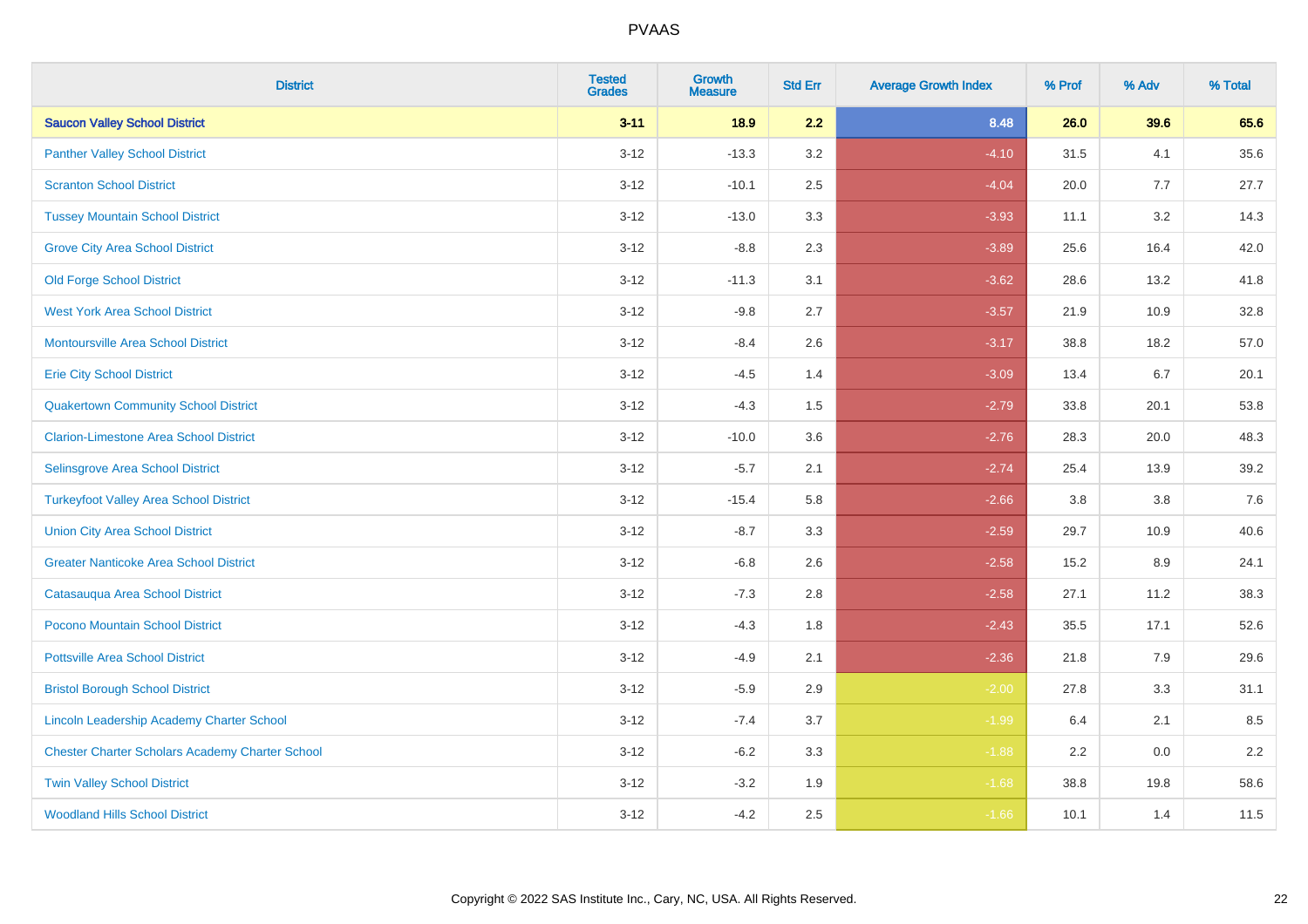| <b>District</b>                                 | <b>Tested</b><br><b>Grades</b> | <b>Growth</b><br><b>Measure</b> | <b>Std Err</b> | <b>Average Growth Index</b> | % Prof | % Adv | % Total |
|-------------------------------------------------|--------------------------------|---------------------------------|----------------|-----------------------------|--------|-------|---------|
| <b>Saucon Valley School District</b>            | $3 - 11$                       | 18.9                            | 2.2            | 8.48                        | 26.0   | 39.6  | 65.6    |
| <b>Conemaugh Valley School District</b>         | $3 - 12$                       | $-6.3$                          | 4.1            | $-1.54$                     | 23.7   | 5.1   | 28.8    |
| <b>Keystone Education Center Charter School</b> | $3 - 12$                       | $-6.5$                          | 5.1            | $-1.28$                     | 0.0    | 0.0   | 0.0     |
| <b>Millville Area School District</b>           | $3 - 12$                       | $-5.6$                          | 4.4            | $-1.26$                     | 31.4   | 11.4  | 42.9    |
| <b>Cameron County School District</b>           | $3-12$                         | $-5.0$                          | 4.4            | $-1.12$                     | 34.9   | 4.8   | 39.7    |
| <b>Wyomissing Area School District</b>          | $3 - 12$                       | $-2.4$                          | 2.6            | $-0.92$                     | 25.6   | 28.1  | 53.7    |
| <b>Conneaut School District</b>                 | $3 - 12$                       | $-2.3$                          | 2.6            | $-0.91$                     | 27.4   | 9.7   | 37.1    |
| <b>Bradford Area School District</b>            | $3 - 12$                       | $-1.8$                          | 2.3            | $-0.79$                     | 31.2   | 16.7  | 47.9    |
| <b>Roberto Clemente Charter School</b>          | $3 - 12$                       | $-3.3$                          | 4.1            | $-0.79$                     | 22.7   | 4.6   | 27.3    |
| <b>Bangor Area School District</b>              | $3 - 12$                       | $-1.2$                          | 2.0            | $-0.60$                     | 25.8   | 12.7  | 38.5    |
| <b>Penns Manor Area School District</b>         | $3 - 12$                       | $-1.9$                          | 3.5            | $-0.55$                     | 24.2   | 3.8   | 28.0    |
| <b>Forest City Regional School District</b>     | $3 - 12$                       | $-1.2$                          | 3.6            | $-0.33$                     | 26.5   | 8.2   | 34.7    |
| <b>Columbia Borough School District</b>         | $3 - 12$                       | $-1.1$                          | 3.6            | $-0.31$                     | 17.2   | 1.7   | 19.0    |
| <b>Cranberry Area School District</b>           | $3 - 12$                       | $-0.9$                          | 3.1            | $-0.29$                     | 25.5   | 9.7   | 35.2    |
| Altoona Area School District                    | $3 - 12$                       | 0.1                             | 1.5            | 0.07                        | 29.0   | 13.8  | 42.8    |
| <b>Central Columbia School District</b>         | $3 - 12$                       | 0.3                             | 2.3            | 0.12                        | 25.4   | 37.6  | 63.0    |
| <b>Tulpehocken Area School District</b>         | $3 - 12$                       | 1.0                             | 4.9            | 0.20                        | 11.5   | 23.1  | 34.6    |
| <b>Ridley School District</b>                   | $3 - 12$                       | 0.3                             | 1.6            | 0.21                        | 32.0   | 10.7  | 42.6    |
| <b>Wilson School District</b>                   | $3 - 12$                       | $0.5\,$                         | 1.5            | 0.32                        | 30.4   | 25.5  | 55.9    |
| <b>Avella Area School District</b>              | $3-12$                         | 1.6                             | 4.7            | 0.34                        | 34.8   | 7.2   | 42.0    |
| <b>Annville-Cleona School District</b>          | $3 - 12$                       | 1.1                             | 2.4            | 0.45                        | 34.8   | 13.6  | 48.5    |
| Daniel Boone Area School District               | $3 - 12$                       | $0.9\,$                         | 1.9            | 0.46                        | 28.9   | 22.0  | 51.0    |
| <b>Union School District</b>                    | $3-12$                         | 2.5                             | 3.7            | 0.69                        | 17.9   | 10.4  | 28.4    |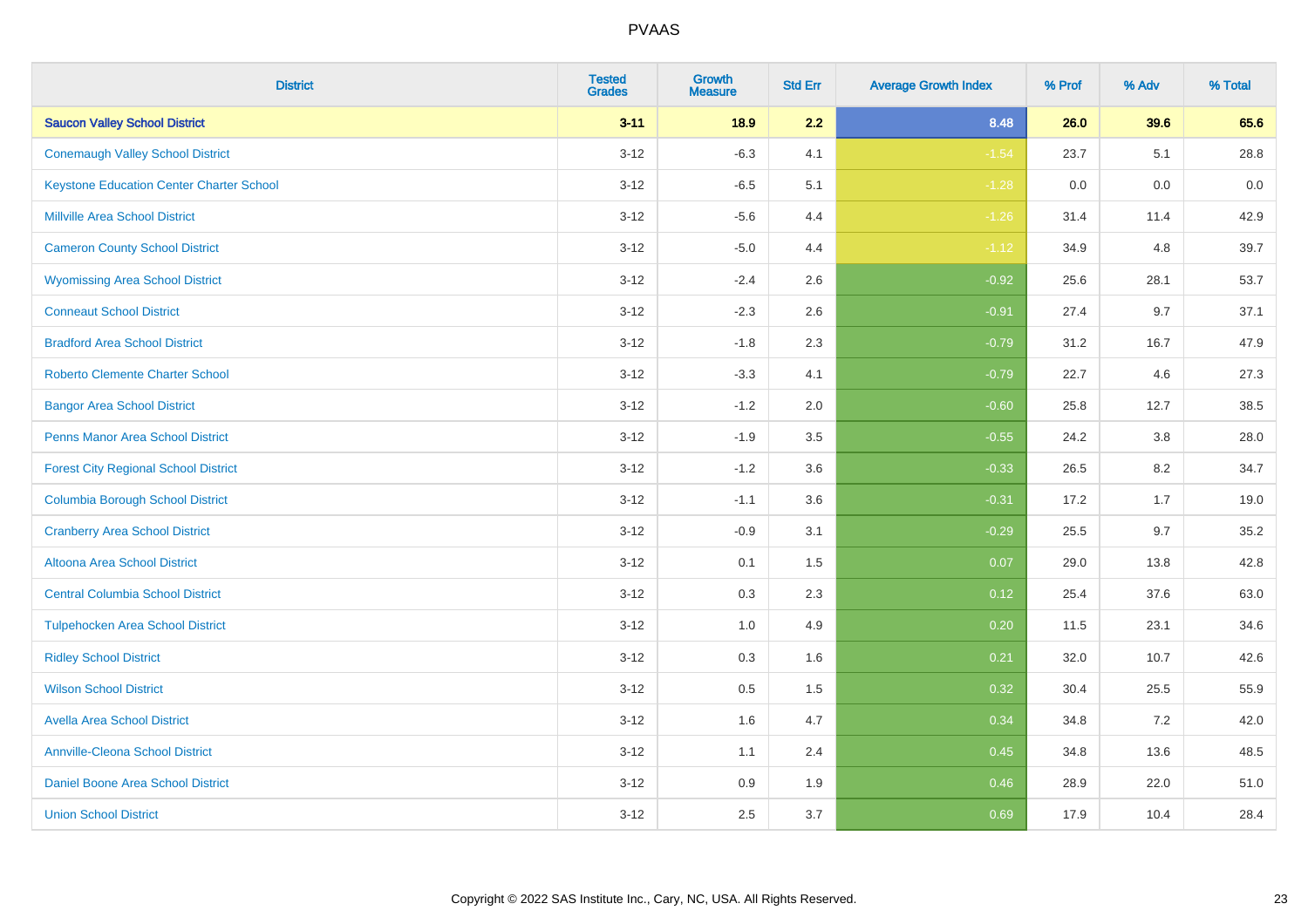| <b>District</b>                                 | <b>Tested</b><br><b>Grades</b> | <b>Growth</b><br><b>Measure</b> | <b>Std Err</b> | <b>Average Growth Index</b> | % Prof | % Adv   | % Total |
|-------------------------------------------------|--------------------------------|---------------------------------|----------------|-----------------------------|--------|---------|---------|
| <b>Saucon Valley School District</b>            | $3 - 11$                       | 18.9                            | 2.2            | 8.48                        | 26.0   | 39.6    | 65.6    |
| <b>North Clarion County School District</b>     | $3 - 12$                       | 3.4                             | 4.1            | 0.83                        | 45.0   | 18.8    | 63.8    |
| <b>Pottstown School District</b>                | $3 - 12$                       | 2.0                             | 2.2            | 0.88                        | 19.4   | $6.2\,$ | 25.6    |
| <b>Eastern Lancaster County School District</b> | $3 - 12$                       | 2.9                             | 3.2            | 0.91                        | 35.2   | 36.4    | 71.6    |
| <b>Brownsville Area School District</b>         | $3 - 12$                       | 3.9                             | 3.8            | 1.04                        | 22.0   | 8.5     | 30.5    |
| People For People Charter School                | $3 - 12$                       | 6.4                             | 5.6            | 1.15                        | 2.4    | 0.0     | 2.4     |
| <b>Newport School District</b>                  | $3-12$                         | $3.8\,$                         | 3.3            | 1.17                        | 38.8   | 10.4    | 49.2    |
| <b>Upper Dublin School District</b>             | $3 - 12$                       | 2.1                             | 1.8            | 1.19                        | 34.7   | 30.0    | 64.7    |
| <b>Purchase Line School District</b>            | $3 - 12$                       | 4.3                             | 3.3            | 1.30                        | 32.3   | 9.0     | 41.4    |
| <b>Chestnut Ridge School District</b>           | $3 - 12$                       | 4.0                             | 2.9            | 1.38                        | 33.2   | 11.0    | 44.2    |
| <b>Conemaugh Township Area School District</b>  | $3 - 12$                       | 4.8                             | 3.5            | 1.39                        | 30.9   | 27.8    | 58.8    |
| Susquehanna Township School District            | $3 - 12$                       | 3.9                             | 2.7            | 1.45                        | 19.0   | 13.1    | 32.0    |
| <b>Northern Potter School District</b>          | $3 - 12$                       | 6.8                             | 4.6            | 1.48                        | 30.6   | 11.1    | 41.7    |
| <b>South Western School District</b>            | $3-12$                         | 2.5                             | 1.7            | 1.48                        | 36.2   | 19.7    | 55.9    |
| <b>Smethport Area School District</b>           | $3 - 12$                       | 5.8                             | 3.8            | 1.52                        | 24.6   | 20.0    | 44.6    |
| <b>Waynesboro Area School District</b>          | $3-12$                         | 3.0                             | 1.8            | 1.67                        | 26.0   | 23.5    | 49.5    |
| <b>West Shore School District</b>               | $3-12$                         | 2.2                             | 1.3            | 1.68                        | 31.8   | 15.2    | 47.1    |
| <b>Wyalusing Area School District</b>           | $3 - 12$                       | 5.7                             | 3.2            | 1.78                        | 38.6   | 12.9    | 51.4    |
| <b>Oswayo Valley School District</b>            | $3 - 12$                       | 9.9                             | 5.1            | 1.93                        | 26.5   | 44.1    | 70.6    |
| Pennsylvania Distance Learning Charter School   | $3-12$                         | 6.8                             | 3.4            | 1.99                        | 19.8   | $6.2\,$ | 25.9    |
| <b>Mckeesport Area School District</b>          | $3-12$                         | 4.6                             | 2.2            | 2.14                        | 21.1   | 4.4     | 25.5    |
| Northern Lehigh School District                 | $3 - 12$                       | 6.1                             | 2.5            | 2.42                        | 21.4   | 18.0    | 39.3    |
| Northern Tioga School District                  | $3-12$                         | 6.8                             | 2.6            | 2.64                        | 25.0   | 16.9    | 41.9    |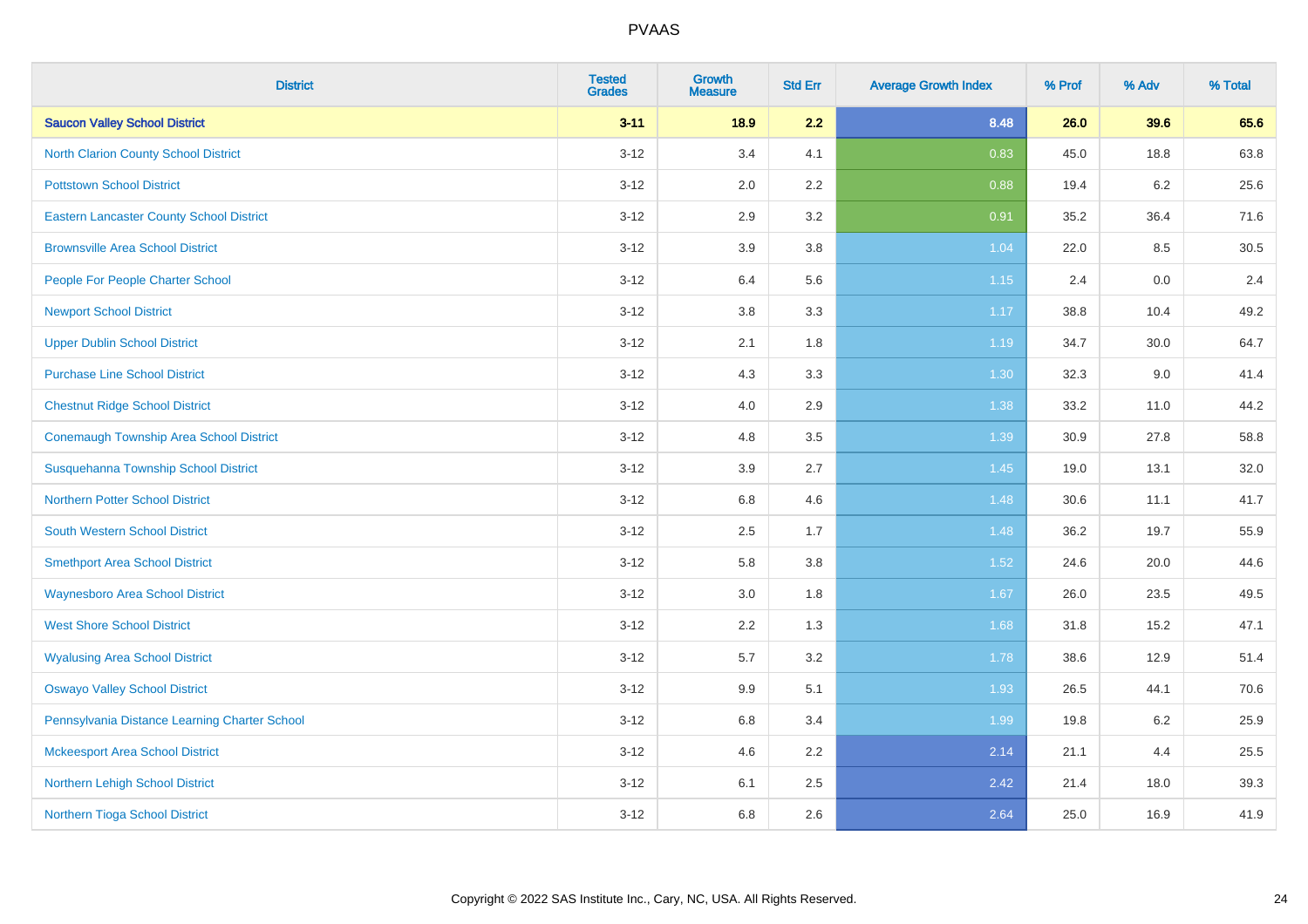| <b>District</b>                           | <b>Tested</b><br><b>Grades</b> | <b>Growth</b><br><b>Measure</b> | <b>Std Err</b> | <b>Average Growth Index</b> | % Prof | % Adv | % Total |
|-------------------------------------------|--------------------------------|---------------------------------|----------------|-----------------------------|--------|-------|---------|
| <b>Saucon Valley School District</b>      | $3 - 11$                       | 18.9                            | 2.2            | 8.48                        | 26.0   | 39.6  | 65.6    |
| <b>Tamaqua Area School District</b>       | $3 - 12$                       | 6.5                             | 2.4            | 2.72                        | 34.3   | 17.5  | 51.8    |
| <b>Donegal School District</b>            | $3 - 12$                       | 5.9                             | 2.2            | 2.72                        | 34.1   | 23.1  | 57.2    |
| <b>Apollo-Ridge School District</b>       | $3 - 12$                       | 9.5                             | 3.0            | 3.23                        | 34.0   | 9.4   | 43.4    |
| <b>Kutztown Area School District</b>      | $3 - 12$                       | 9.3                             | 2.8            | 3.34                        | 38.5   | 14.6  | 53.2    |
| <b>William Penn School District</b>       | $3 - 12$                       | 7.0                             | 1.9            | 3.61                        | 14.0   | 7.2   | 21.3    |
| <b>Dover Area School District</b>         | $3 - 12$                       | 7.1                             | 1.9            | 3.78                        | 33.0   | 18.7  | 51.7    |
| <b>Juniata County School District</b>     | $3 - 12$                       | 7.7                             | 2.0            | 3.81                        | 22.9   | 18.9  | 41.8    |
| <b>Radnor Township School District</b>    | $3 - 12$                       | 7.5                             | 1.9            | 4.03                        | 33.0   | 38.3  | 71.3    |
| <b>Elizabethtown Area School District</b> | $3 - 12$                       | 7.1                             | 1.7            | 4.19                        | 36.4   | 27.6  | 64.0    |
| <b>West Allegheny School District</b>     | $3 - 12$                       | 8.6                             | 2.0            | 4.34                        | 37.3   | 27.2  | 64.5    |
| <b>Conewago Valley School District</b>    | $3 - 12$                       | 7.6                             | 1.7            | 4.46                        | 41.3   | 19.4  | 60.6    |
| <b>Easton Area School District</b>        | $3 - 12$                       | 6.3                             | 1.3            | 4.91                        | 24.1   | 13.0  | 37.1    |
| Pen Argyl Area School District            | $3 - 12$                       | 12.8                            | 2.5            | 5.10                        | 28.5   | 23.8  | 52.3    |
| Penns Valley Area School District         | $3 - 12$                       | 14.1                            | 2.6            | 5.33                        | 29.6   | 23.3  | 52.9    |
| <b>Hermitage School District</b>          | $3 - 12$                       | 14.0                            | 2.5            | 5.59                        | 34.0   | 27.0  | 61.0    |
| Lampeter-Strasburg School District        | $3 - 12$                       | 11.0                            | 1.9            | 5.69                        | 35.4   | 32.3  | 67.7    |
| <b>Camp Hill School District</b>          | $3 - 12$                       | 20.7                            | 2.9            | 7.00                        | 32.3   | 41.4  | 73.7    |
| <b>Manheim Township School District</b>   | $3 - 12$                       | 10.9                            | 1.5            | 7.51                        | 30.9   | 31.0  | 61.9    |
| <b>Upper Darby School District</b>        | $3 - 12$                       | 11.2                            | 1.4            | 8.28                        | 23.8   | 11.8  | 35.6    |
| <b>Central York School District</b>       | $3 - 12$                       | 12.9                            | 1.5            | 8.64                        | 31.4   | 24.1  | 55.5    |
| <b>Loyalsock Township School District</b> | $3 - 12$                       | 26.7                            | 2.7            | 9.92                        | 36.8   | 35.1  | 71.9    |
| <b>Tyrone Area School District</b>        | $3 - 12$                       | 29.2                            | 2.3            | 12.86                       | 36.6   | 29.1  | 65.7    |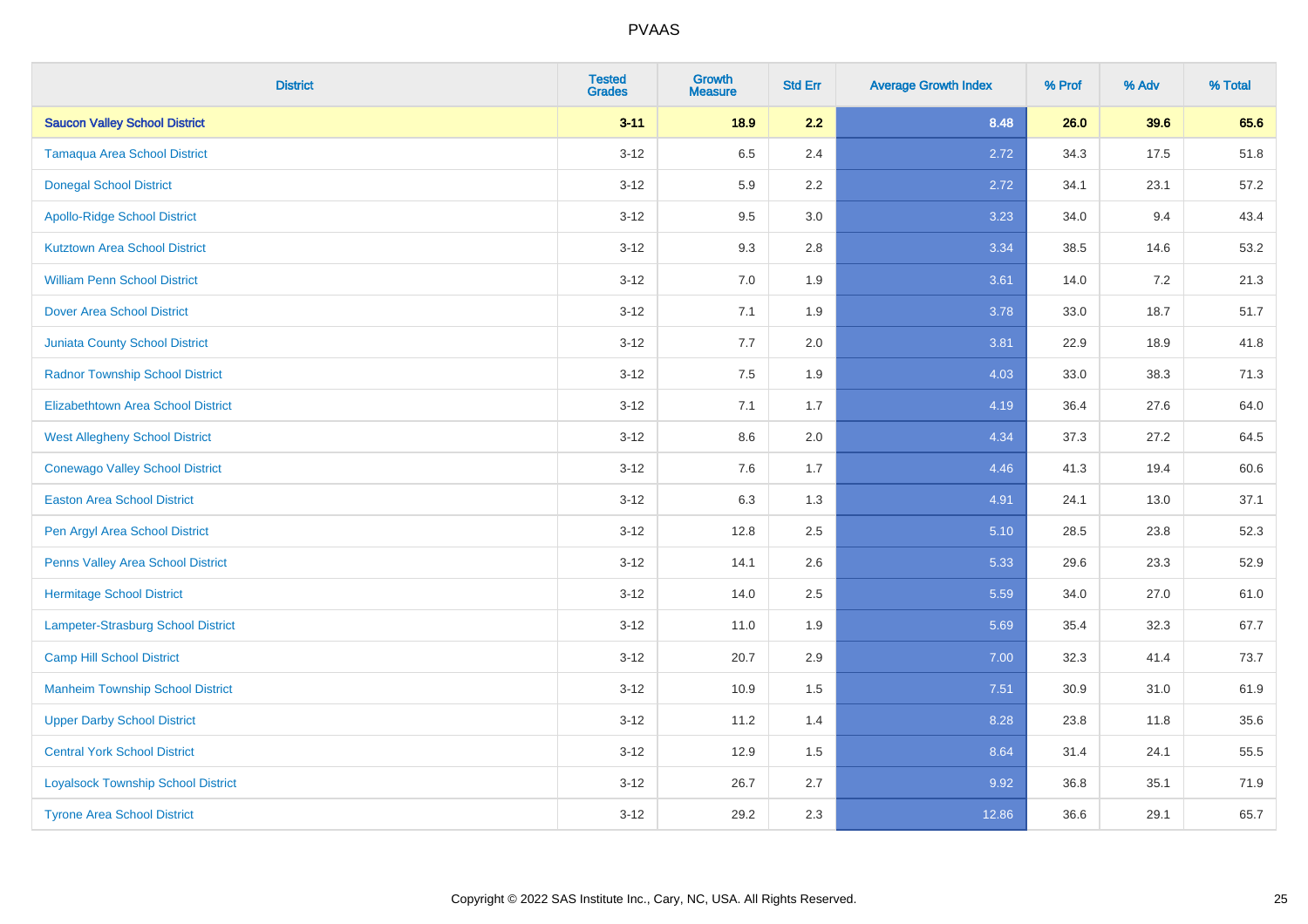| <b>District</b>                                                       | <b>Tested</b><br><b>Grades</b> | <b>Growth</b><br><b>Measure</b> | <b>Std Err</b> | <b>Average Growth Index</b> | % Prof | % Adv | % Total |
|-----------------------------------------------------------------------|--------------------------------|---------------------------------|----------------|-----------------------------|--------|-------|---------|
| <b>Saucon Valley School District</b>                                  | $3 - 11$                       | 18.9                            | 2.2            | 8.48                        | 26.0   | 39.6  | 65.6    |
| <b>Cumberland Valley School District</b>                              | $3 - 12$                       | 18.6                            | 1.2            | 15.79                       | 31.3   | 39.2  | 70.5    |
| <b>Environmental Charter School At Frick Park</b>                     | $3-9$                          | $-6.2$                          | 3.7            | $-1.67$                     | 25.9   | 3.4   | 29.3    |
| Esperanza Academy Charter School                                      | $4 - 11$                       | 2.1                             | 2.1            | 1.01                        | 14.2   | 3.6   | 17.8    |
| <b>Mastery Charter School - Pickett Campus</b>                        | $6 - 10$                       | 2.7                             | 4.2            | 0.65                        | 20.6   | 0.0   | 20.6    |
| <b>Innovative Arts Academy Charter School</b>                         | $6 - 11$                       | $-7.2$                          | 2.5            | $-2.83$                     | 2.0    | 0.0   | 2.0     |
| La Academia Partnership Charter School                                | $6 - 11$                       | $-15.5$                         | 5.7            | $-2.70$                     | 2.3    | 0.0   | $2.3\,$ |
| Perseus House Charter School Of Excellence                            | $6 - 11$                       | $-6.4$                          | 2.6            | $-2.50$                     | 0.9    | 0.0   | 0.9     |
| Urban Pathways 6-12 Charter School                                    | $6 - 11$                       | $-4.1$                          | 5.7            | $-0.72$                     | 0.0    | 0.0   | 0.0     |
| <b>Evergreen Community Charter School</b>                             | $6 - 11$                       | $-1.1$                          | 4.7            | $-0.23$                     | 34.6   | 26.9  | 61.5    |
| Boys Latin Of Philadelphia Charter School                             | $6 - 12$                       | $-8.0$                          | 2.7            | $-3.02$                     | 1.4    | 0.0   | 1.4     |
| Center For Student Learning Charter School At Pennsbury               | $6 - 12$                       | $-3.3$                          | 6.0            | $-0.55$                     | 23.1   | 0.0   | 23.1    |
| Dr Robert Ketterer Charter School Inc                                 | $6 - 12$                       | 7.1                             | 4.3            | 1.66                        | 7.3    | 1.7   | 9.0     |
| 21st Century Cyber Charter School                                     | $6 - 12$                       | 6.6                             | 2.1            | 3.16                        | 29.0   | 21.8  | 50.8    |
| <b>Mastery Charter School - Gratz Campus</b>                          | $7 - 10$                       | $-9.5$                          | 4.6            | $-2.09$                     | 0.0    | 3.4   | 3.4     |
| Mastery Charter School - Shoemaker Campus                             | $7 - 10$                       | $-2.3$                          | 2.8            | $-0.81$                     | 10.1   | 3.7   | 13.8    |
| <b>Lincoln Park Performing Arts Charter School</b>                    | $7 - 11$                       | $-14.9$                         | 2.7            | $-5.45$                     | 39.3   | 8.9   | 48.2    |
| <b>Achievement House Charter School</b>                               | $7 - 11$                       | $-8.2$                          | 3.6            | $-2.28$                     | 16.7   | 2.8   | 19.4    |
| <b>Mastery Charter High School-Lenfest Campus</b>                     | $7 - 11$                       | $-1.8$                          | 5.8            | $-0.30$                     | 26.3   | 0.0   | 26.3    |
| <b>West Side CTC</b>                                                  | $9 - 10$                       | $-32.0$                         | 3.9            | $-8.16$                     | 5.9    | 0.0   | 5.9     |
| Lehigh Valley Charter High School For The Arts                        | $9 - 10$                       | $-11.8$                         | 2.5            | $-4.76$                     | 28.9   | 5.7   | 34.6    |
| <b>Columbia-Montour AVTS</b>                                          | $9 - 10$                       | $-7.1$                          | 2.8            | $-2.52$                     | 19.5   | 3.2   | 22.7    |
| Preparatory Charter School Of Mathematics, Science, Tech, And Careers | $9 - 10$                       | $-5.1$                          | 2.5            | $-2.03$                     | 6.3    | 1.4   | 7.7     |